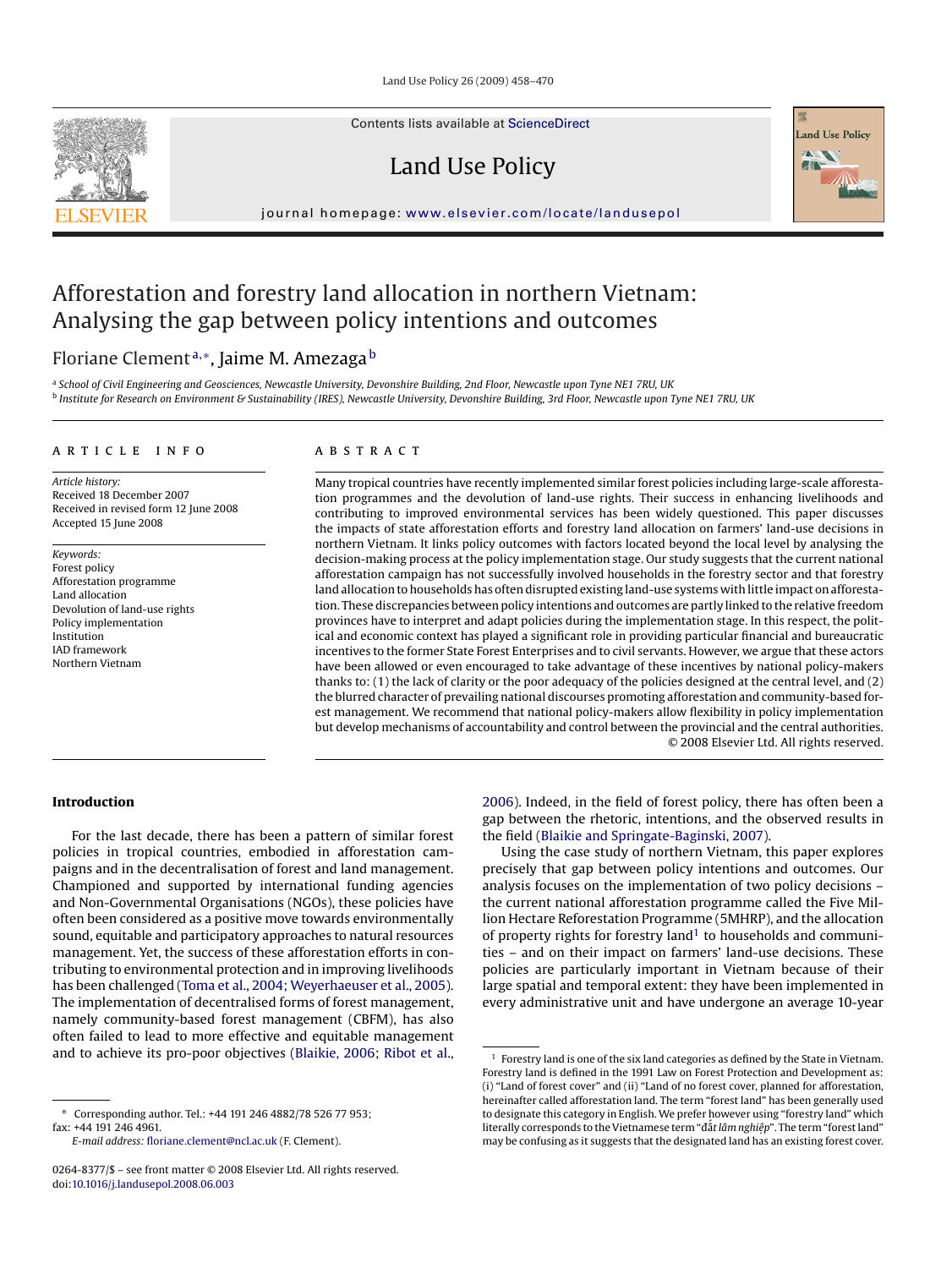implementation phase. They are also significant in that they have incurred high costs for the state budget, and have been expected to greatly improve both people's livelihoods and the environment. Whereas many studies have documented the impact of forestry land allocation (FLA) on forest and land management at the local level [\(Dinh Duc Thuan, 2005; Castella et al., 2006; Tran Ngoc Thanh](#page-11-0) [and Sikor, 2006; Jakobsen et al., 2007; Sikor and Tran Ngoc Thanh,](#page-11-0) [2007\),](#page-11-0) few attempts have been made to identify and analyse drivers affecting final policy outcomes beyond the local level. In addition, very little information is available on the results of the 5MHRP, considered to be one of the cornerstones of the national forestry policy, and its impacts on farmers' decisions.

We adopted a multi-scale and interdisciplinary framework rooted in institutional analysis and political ecology, which allows the simultaneous examination of the influence of institutions, discourses, and the politico-economic context on actors' decisions. Our analysis is based on: (i) the results of a previous local level study of the afforestation process observed in three villages of northern Vietnam [\(Clement and Amezaga, 2008\);](#page-11-0) (ii) interviews with civil servants of the provincial state departments in four northern provinces and with different actors interacting with policy-makers at the national level, and (iii) secondary data including provincial reports on the results of forestry land allocation (FLA) and the 5MHRP.

This paper starts by presenting the framework and methodology for data collection and analysis. The next section gives an account of the institutional, political and economic context of the forest policy-making arena<sup>2</sup> in Vietnam. It then briefly reviews the general features of the impacts of the 5MHRP and FLA at the local level and links observed policy outcomes with the decisions taken by policymakers during the implementation stage. Findings suggest that forest policies have not resulted in the stated objectives because: (1) the rules designed at the central level lack clarity, which has allowed influential actors to interpret and implement policies according to their interests; (2) blurred discourses have generally further facilitated the arbitrary implementation of unclear rules.

#### **Method and study sites**

#### *A framework for analysis*

The Institutional Analysis and Development (IAD) framework developed in the 1980s by Elinor Ostrom and her colleagues [\(Kiser](#page-11-0) [and Ostrom, 1982\)](#page-11-0) provides a useful means to assess the causes of policy gaps as it links multiple governance levels, namely (i) the operational level where decisions made directly affect resources management; (ii) the collective-choice level where decisions made affect the rules-in-use at the operational level, and (iii) the constitutional level where decisions made affect who decides and how decisions are made in the collective-choice arena [\(Ostrom, 1999\).](#page-12-0) Institutions are considered in this study as "the prescriptions that humans use to organise all forms of repetitive and structured interactions" ([Ostrom, 2005\).](#page-12-0) They thus refer to the "rules of the game" ([North, 1990, p](#page-11-0). 3) and are distinguished from organisations, which are seen as the "players" of the game who will use the rules in such a way as to win the game ([North, 1990, p](#page-11-0). 3). Institutions do not only encompass written legal documents but also for instance informal rules which have been orally agreed upon. As shown in the overall framework we used for our studies of forest policies in Vietnam [\(Fig. 1\),](#page-2-0) the institutional levels of the IAD framework do not

necessarily correspond to administrative levels. For instance, local communities<sup>3</sup> can also operate at the collective-choice or even at the constitutional levels when crafting their own rules or deciding on rule crafting modalities.

Institutional analysis is particularly pertinent because the recent changes in the forest policy-making arena in Vietnam have significantly impacted the set of actors and rules governing land access and land use. Our previous study at the village level indicated that the changes in the local rules resulting from national policies had been an important driver in farmers' land-use decisions ([Clement](#page-11-0) [and Amezaga, 2008\).](#page-11-0) FLA has unambiguously impacted on institutions by fixing new rules of land ownership, access and use. In addition to introducing explicit institutional components, $4$  the 5MHRP relies for its execution on the establishment or enforcement of existing rules on land classification, land ownership and land use.

Although one major asset of the IAD framework is to link several institutional levels, its use in the field of natural resources management has often been restricted to the operational level. We argue that the IAD would gain analytical power in the study of environmental policy process by introducing some theoretical concepts used in political ecology. Originally rooted in a materialist approach investigating the influence of state and society on the exploitation of natural resources [\(Blaikie, 1985\),](#page-11-0) political ecology has broadly aimed to link ecological change with political economy ([Blaikie and Brookfield, 1987\).](#page-11-0) Within the various strands that have developed under this research field, the poststructuralist perspective has notably provided fresh insights on the social construction of environmental processes by analysing the historical evolution of environmental discourses ([Escobar, 1996\).](#page-11-0) We have integrated elements of both the materialist and constructivist analysis in our approach, ontologically rooted in critical realism.<sup>5</sup>

Accordingly, we added two exogenous variables to the original IAD framework (additions appear in grey-shaded boxes in [Fig. 2\).](#page-2-0) First, we extended the external variables to contextual factors (cf. [Edwards and Steins, 1999\),](#page-11-0) and in particular to the politicoeconomic context. As argued by [Ribot \(2006\), t](#page-12-0)he IAD framework does not explicitly bring power issues to the fore. In the framework, power relationships are framed by and, to some extent, encapsulated within institutions. It is necessary to understand how power is distributed and how political and economic interests drive actors' decisions within a particular set of rules. Then institutional analysis can inform us on how the current set of rules-in-use has affected power distribution and what institutional change can lead to more equitable and efficient outcomes. Second, we stressed the role of discourses in the way they shape values, norms and preferences, and position actors ([Hajer, 1995\).](#page-11-0) By discourses, we mean

 $2$  The forest arena refers here to the action arena in which actors participating in forest management interact with different action situations, at all decision-making levels.

 $3$  There is no universally shared concept of community. In a generic sense, it is usually understood as a small spatial unit with a distinct social structure and a shared set of norms [\(Agrawal and Gibson, 2001\).](#page-11-0) As Agrawal and Gibson (2001) argue, we believe it is more fruitful to examine the role of institutions rather than "community". We use the term "local community" in this paper to refer to a village or group of households. In the IAD framework, we used the term "policy community" to refer to the group of participants who take policy decisions.

<sup>4</sup> E.g. the 5MHRP introduces the benefit sharing principle which for example permits the households who were contracted for forest protection to collect all forest products from thinning. The duty and benefit of households who have been allocated land-use rights were further specified in Decision No. 178/2001/QD-TTg.

<sup>5</sup> Critical realism and institutional analysis are compatible in several ways. They have congruent approaches regarding: (1) structure and agency—both distinguish structure and agency while acknowledging their interdependency, and (2) themodel of the actor behaviour. Although the latter is originally rooted in rational choice theory in the IAD framework, E. Ostrom proposes to extend the model of rational choice to bounded rationality where actors do not only follow their self-interest but also norms and values [\(Ostrom, 1998\).](#page-12-0)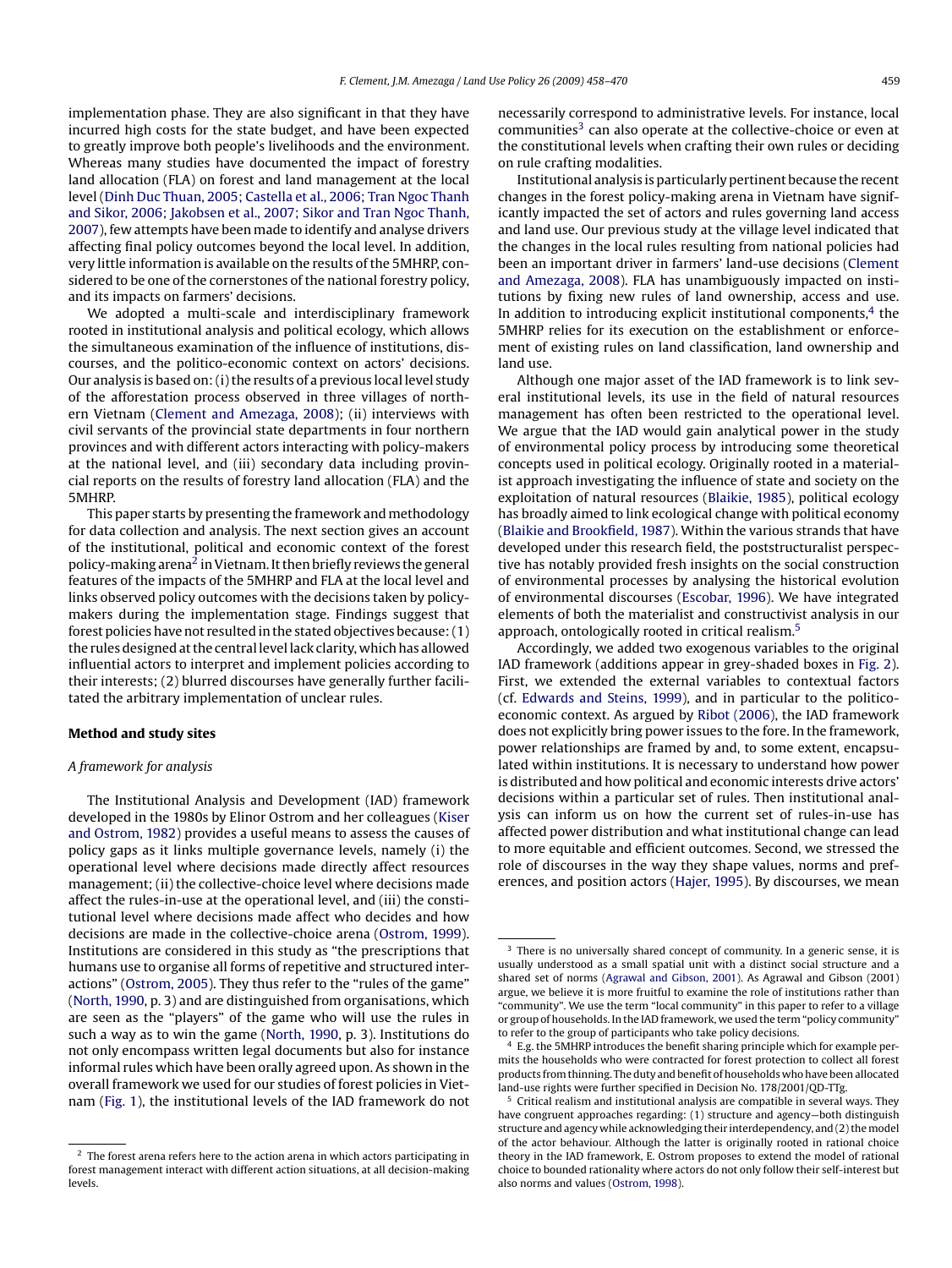<span id="page-2-0"></span>

**Fig. 1.** Overall framework used for our series of forest policy studies, adapted from the IAD framework ([Ostrom, 1999\).](#page-12-0)

"a specific ensemble of ideas, concepts, and categorisations that is produced, reproduced, and transformed in a particular set of practices and through which meaning is given to physical and social realities" ([Hajer, 1995, p](#page-11-0). 60). Discourse analysis is not contradictory with institutional analysis [\(Hajer, 1995\).](#page-11-0) Discourses are linked to institutions not only in how discourses affect institutions but also in how discourses have emerged in a particular institutional and politico-economic context. By following this poststructuralist stance of political ecology, we aim to "assess the political construction of what is considered to be ecological" [\(Forsyth, 2001, p](#page-11-0). 147). In addition, we highlighted the role of beliefs in the internal valuation mechanism that actors use to make decisions. Indeed, a common theme for the failures of community-based management (CBM) of natural resources is the misconceived beliefs that policy-makers have about the capacity of local users to manage natural resources sustainably and on aspects of the natural resources themselves (e.g. their oversimplification of environmental systems) [\(Nunan, 2006;](#page-11-0) [Wong et al., 2007\).](#page-11-0)

Our overall analytical framework (Fig. 1) is broad because it has been used for a larger piece of research investigating forestry policies at several institutional levels. However, as the IAD framework, it can be unpacked in different ways depending on the perspective considered to be the most relevant and illuminating. For instance at the local level, a special attention was given to the rules-in-use for land management. In this paper, we will particularly focus on the role of the rules-in-use and discourses. The framework we adopted (Fig. 2) has been used as a way of structuring the analysis and providing a menu of questions to be considered: which incentives and



Fig. 2. Revised IAD framework for the study of the collective-choice and constitutional levels.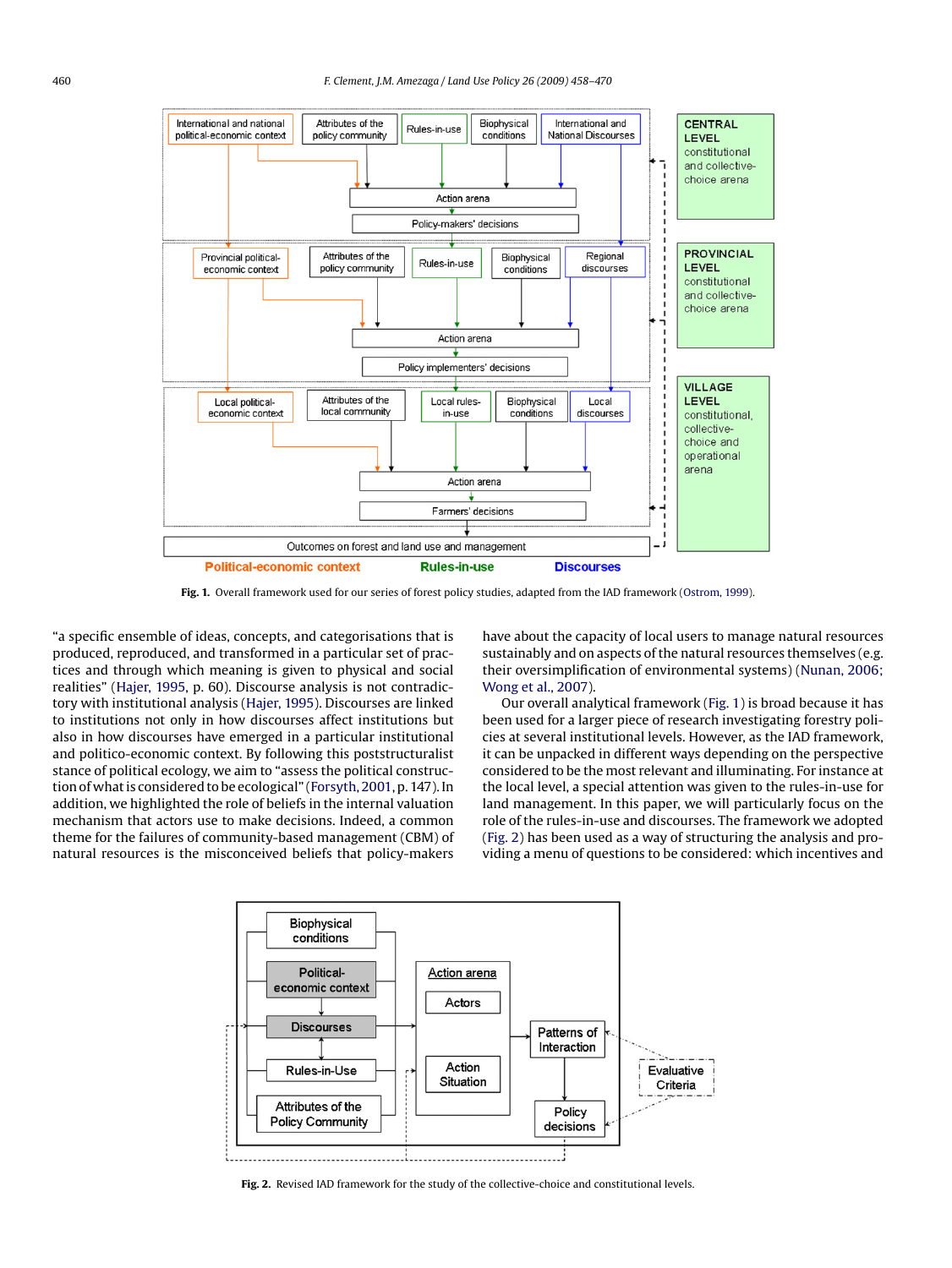<span id="page-3-0"></span>

**Fig. 3.** Location of fieldwork in north Vietnam.

beliefs have driven actors' decisions; and how the past and current institutions, politico-economic contexts and discourses have shaped these incentives and beliefs.

# *The case study area and data collection*

The focus of this study is limited to the northern uplands of Vietnam. Data have been collected through semi-structured interviews with civil servants, NGOs, donors, and researchers in Hanoi and in four northern provinces: Hoa Binh, Son La, Thai Nguyen and Yen Bai (Fig. 3).

The provinces were selected according to fieldwork feasibility but also in order to constitute a representative sample of the Vietnam northern region regarding socio-economic (distance to Hanoi, population density, importance of the forestry sector), environmental (area of land classified as forestry land), and political (progress in FLA implementation) variables. These characteristics are presented in Table 1 for each province. This is not an extensive list of all significant variables and data aggregated at the provincial level hide large inter-district variability, but they will give to

#### **Table 1**

Characteristics of the visited provinces (2006 figures)

the reader non-familiar with the northern region a grasp of the socio-economic, environmental and political context in the four provinces.

Visits in the provinces consisted of 2-h semi-structured interviews with senior officials from the Department of Agriculture and Rural Development (DARD) and/or the Forestry sub-Department (FD) and the Forest Protection Department (FPD) in the four provinces, the Department of Natural Resources and Environment (DONRE) in two provinces and the Forest Science Institute of Vietnam in Son La. In total, 12 organisations and 21 persons were interviewed. Implementation at the district level has not been investigated in detail in the present study due to time and capacity constraints. It nonetheless might play an important role as, with the commune authorities, the district state bodies act as the policy implementers on the ground and hold *de facto* relative freedom for adapting and negotiating policies with local people ([Kerkvliet,](#page-11-0) [2004\).](#page-11-0) Furthermore, we will not develop in the present paper the role of other potential influential actors such as donors and NGOs but will focus on the actions and decisions of the provincial state organisations that act as policy implementers.

| Provinces                                                                                       | Hoa Binh | Son La  | Thai Nguyen | Yen Bai |
|-------------------------------------------------------------------------------------------------|----------|---------|-------------|---------|
| Total area <sup>a</sup> (km <sup>2</sup> )                                                      | 4662.5   | 14055.0 | 3543.5      | 6887.8  |
| Population density <sup>b</sup> (person/km <sup>2</sup> )                                       | 174.0    | 70.0    | 313.0       | 106.0   |
| Distance from the provincial capital to Hanoi (km)                                              | 76.0     | 308.0   | 80.0        | 183.0   |
| Forest cover <sup>a</sup> (%)                                                                   | 44.2     | 41.1    | 46.5        | 54.7    |
| Percentage of land classified as forestland <sup>a</sup> $(\%)$                                 | 69.9     | 65.6    | 50.0        | 76.7    |
| Output value of forestry at constant 1994 prices <sup>b</sup> (billion Vietnam Dongs (VND))     | 193.6    | 231.1   | 67.5        | 332.7   |
| % of forestland allocated <sup>c</sup>                                                          | 92.9     | 99.8    | 82.3        | 99.5    |
| % of forestland allocated to communities, villages and Commune People's Committees <sup>c</sup> | 11.5     | 49.1    | 4.2         | 24.7    |
| % of forestland allocated or contracted to households <sup>c</sup>                              | 74.9     | 17.5    | 47.0        | 62.0    |

<sup>a</sup> Forest Protection Department website, (only available in Vietnamese), [http://www.kiemlam.org.vn/Desktop.aspx/News/So-lieu-dien-bien-rung-hang-nam/Nam](http://www.kiemlam.org.vn/Desktop.aspx/News/So-lieu-dien-bien-rung-hang-nam/Nam_2006) 2006, last accessed in March 2008.

<sup>b</sup> General Statistics Office (GSO) of Vietnam website, [http://www.gso.gov.vn,](http://www.gso.gov.vn/) last accessed in February 2007.

 $c$  2006 reports on land allocation from the Forest Protection Departments of the visited provinces.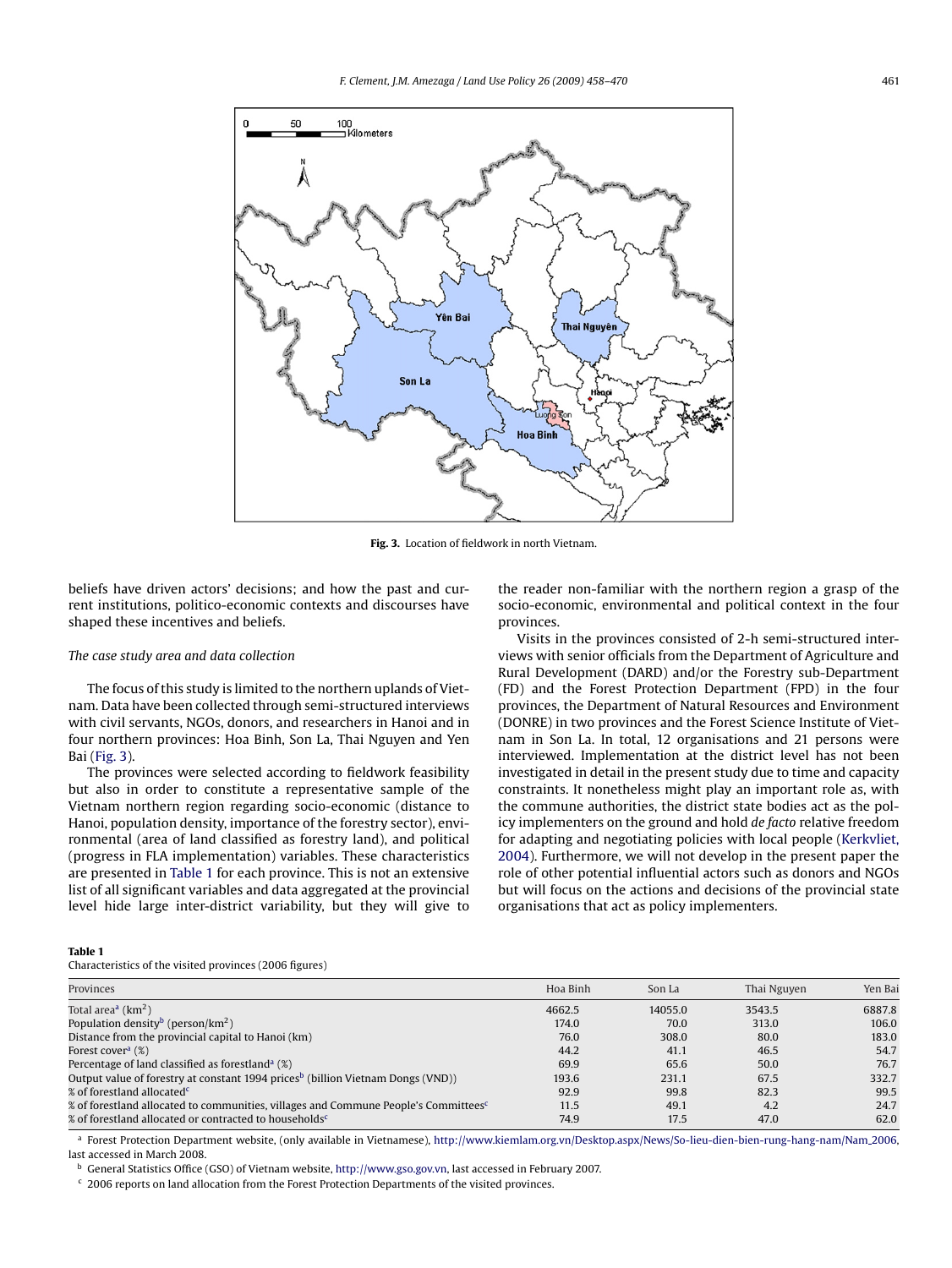At the national level, 36 semi-structured interviews of 1 h were conducted with foreign and national researchers, donors, international and national NGOs, consultants and civil servants. The interviews focused on the organisation's activities, networks and links with other actors (particularly the central government), on the driving forces for recent policy changes, and explored the beliefs related to forest and land degradation. Lastly, we also used the findings from a previous local level study analysing the drivers for afforestation in three villages of Hoa Binh Province [\(Clement](#page-11-0) [and Amezaga, 2008\).](#page-11-0) Fieldwork for this study involved 80 semistructured interviews with farmers and commune authorities.

## **The setting: the forest arena in Vietnam**

## *The legal context*

The forestry sector and forest protection in Vietnam have been subject to many political, economic and legal changes over the last two decades. Forestry land and forest resources management have been defined and revised in more than 100 laws and regulations (an exhaustive list is given on [VietnamNet INCOM, 2007\).](#page-12-0) These recent changes have significantly impacted on the set of actors and rules governing land access and land use.

The legal decisions that have particularly affected the forest arena include: (1) land classification and the rules for forest protection defined in the Law on Forest Protection and Development in 1991 and 2004 [\(National Assembly of Vietnam, 1991, 2004\);](#page-11-0) (2) the allocation of land-use rights to private organisations and households notably through the 1993 Land Law, decrees 02/CP in 1994 and 163/1999 in 1999; (3) the recognition of communities as legal recipients for forest and land-use rights in 2004 ([National](#page-11-0) [Assembly of Vietnam, 2004\);](#page-11-0) (4) afforestation programmes (Programmes 327, 556 and 5MHRP) and (5) the reform of State Forest Enterprises (SFEs) (Decision 187/QD-TTg). These policy decisions are only the visible manifestations of a much broader political system and the on-going process of policy change. They are nevertheless major "mobilisation factors" in the policy process because they provide the official basis of rights and responsibilities for provincial authorities, as well as a source of funding for provincial action.

Forestry land allocation (FLA) (embodied in decisions (2) and (3) above) has directly impacted on local institutions by fixing new rules of forest and land ownership, access and use. Long-term landuse rights have been given to individuals, households and state organisations. Communities (e.g. groups of households and villages) were recognised as legal recipients of land-use rights only since the revision of the Land Law in 2003 and the Law of Forest Protection and Development in 2004. In practice, allocation to communities has been very limited, often restricted to pilot studies supported by donors and NGOs. Generally, FLA has followed a much slower implementation pace than agricultural land allocation, especially in the region of the Central Highlands. [Sunderlin](#page-12-0) [and Huynh Thu Ba \(2005\)](#page-12-0) report that, although 61% of the land has been allocated, only 10% has been actually allocated to households and communities. According to the 2006 figures from the Forest Protection Department ([www.kiemlam.org.vn](http://www.kiemlam.org.vn/)), households own use rights for 24% of forestry land.

Following the Law on Forest Protection and Development (1991), forest and forestry land have been classified into three categories according to their intended uses:

(1) special-use forest and forestry land with an intended use for nature conservation (biodiversity preservation) and landscape protection (including historical and cultural heritage);

- (2) protection forest and forestry land with an intended use for water resources and soil protection;
- (3) production forest and forestry land with an intended use for commercial activities: exploitation of timber or non-timber forest products (NTFPs).

The definition of forestry land does not necessarily mean the presence of forest cover. Furthermore, production forestry land can be covered by natural forest and special-use forestry land can be much degraded with a very poor forest cover. Forest and land classification has implications for land management (e.g. special-use forest is managed by the State but production forest can be allocated to private organisations and individuals), and determines the rights and responsibilities of all state and private property rights recipients over land use.

National afforestation programmes started in northern Vietnam in the mid-1950s [\(De Jong et al., 2006\).](#page-11-0) The afforestation effort has been particularly strengthened since the 1990s, with two major state initiatives, called "Greening the Barren Hills Programme" (or Programme 327) and the Five Million Hectare Reforestation Programme (5MHRP). The 5MHRP (also called Programme 661 from the name of the Decision 661/QD-TTg) replaced Programme 327 in 1998. It is now running until 2010 in its third and last stage. Although the 5MHRP encompasses social and economic goals, the first primary goal stated in the Decision 661 is environmental ([Prime Minister of the Government of Vietnam, 1998\):](#page-12-0) "to increase the forest cover to 43% of the national territory, protect the environment, decrease the severity of natural disasters, increase water availability (...), protect biodiversity." The objectives are to protect existing forest and to plant 5 million hectares (ha) of forest, including 2 million ha of protection and special-use forest. Notably, the state investment funds allocated to the 5MHRP are almost $6$  exclusively directed to establishment and conservation of protection and special-use forest [\(Prime Minister of the Government of Vietnam,](#page-12-0) [1999\).](#page-12-0) Plantation of production forest is subsidised through a loan scheme, the Development Support Fund which was established to provide concessionary loans to priority activities defined by the government.

There have been substantial discrepancies among provinces in the way forest policies have been implemented. This is related to an essential characteristic of the rules designed at the national level: the relative freedom that is provided to provinces to implement national policies within their administrative boundaries. It is linked to a long Vietnamese historical tradition of provincial autonomy ([Grossheim, 2004\),](#page-11-0) which has been reinforced by the recent decentralisation process that accompanied the Đối Mới ("renovation"), the process of economic liberalisation initiated in 1986. The devolution of power has been uneven. On the one hand, decentralisation has been restricted to the delegation of administrative tasks and has not encompassed the devolution of decision-making power ([Dupar and Badenoch, 2002\),](#page-11-0) thus taking the form of deconcentration. On the other hand, Vietnam government is often described as weak ([Fforde, 1997](#page-11-0) in [McCarty,](#page-11-0) [2002\).](#page-11-0) Central authorities have a limited ability to impose their will upon lower levels and there is great room for interpretation of central laws at the provincial level ([Dupar and Badenoch, 2002;](#page-11-0) [McCarty, 2002\)](#page-11-0) and for negotiation at the local level ([Kerkvliet,](#page-11-0) [2003; Sikor, 2004\).](#page-11-0) There might also be a deliberate will from the central state to accommodate local interests. The land policy area

 $^{\rm 6}$  The state investment funds that concern production forest are only for the establishment of "forest with rare and precious tree species with a production cycle of 30 years or more" ([Prime Minister of the Government of Vietnam, 1999\).](#page-12-0)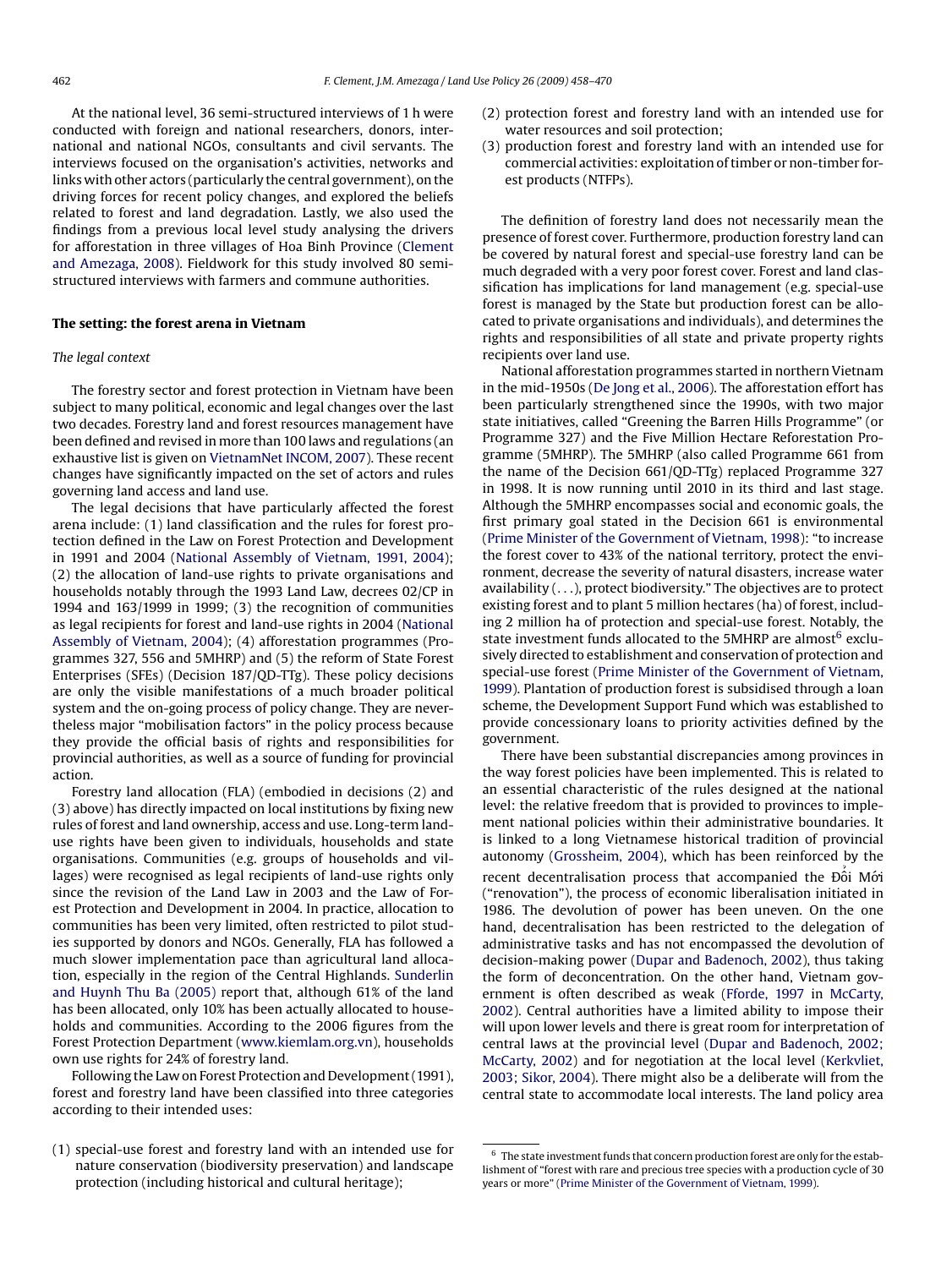# **Table 2**

Legal actors involved in rules implementation at the three institutional levels<sup>a</sup>

| Actors                                                                                                                                 | <b>Institutional level</b>                                        |                                                                                                                                                                                                  |                                                                                                                                                                                     | Geographic |
|----------------------------------------------------------------------------------------------------------------------------------------|-------------------------------------------------------------------|--------------------------------------------------------------------------------------------------------------------------------------------------------------------------------------------------|-------------------------------------------------------------------------------------------------------------------------------------------------------------------------------------|------------|
|                                                                                                                                        | Operational<br>situation                                          | <b>Collective-choice situation</b>                                                                                                                                                               | Constitutional<br>situation                                                                                                                                                         | area       |
| Central government<br>(Prime Minister,<br>ministries and other<br>state agencies)                                                      |                                                                   | De jure: Designs<br>implementing decrees,<br>resolutions, decisions,<br>directives, circulars<br>De facto: Also designs laws                                                                     | De facto: Decides on<br>who implements and<br>how are implemented<br>legal documents (e.g.<br>defines the degree of<br>freedom that<br>provincial authorities<br>have to implement) | National   |
| Provincial cell of the<br>Communist Party <sup>a</sup> /<br>Provincial People's<br>Council / Provincial<br>People's Committee<br>(PPC) |                                                                   | The PPC implements rules<br>for forest and land<br>management (e.g. classifies<br>land and allocates protection<br>forest and forestry land)                                                     | Decide provincial<br>resolutions and<br>directives on how<br>policies are<br>implemented and<br>which department<br>implements them                                                 | Province   |
| Provincial technical<br>Departments                                                                                                    |                                                                   | Control and enforce land use<br>regulations                                                                                                                                                      | Supervise the<br>implementation of<br>provincial guidelines                                                                                                                         | Province   |
| District People's<br>Committee and<br>technical<br>Departments                                                                         |                                                                   | The District People's<br>Committee implements rules<br>for forest and land<br>management (e.g. allocates<br>production forest and<br>forestry land). Control and<br>enforce land use regulations | Implement the<br>provincial guidelines<br>with relative freedom                                                                                                                     | District   |
| Commune People's<br>Committee                                                                                                          |                                                                   | Implements the district<br>guidelines with relative<br>freedom. Control and<br>enforce land use regulations                                                                                      |                                                                                                                                                                                     | Commune    |
| <b>SFEs</b><br>Communities /                                                                                                           | Forest and land use<br>(e.g. forest<br>plantation,<br>protection, | Might implement national<br>guidelines on special-use<br>forests and FLA<br>Might craft their own                                                                                                | Might define who                                                                                                                                                                    | Owned area |
| Households /<br>Individuals                                                                                                            | enrichment,<br>exploitation and<br>processing)                    | community rules                                                                                                                                                                                  | crafts and how<br>community rules are<br>crafted                                                                                                                                    |            |

a These actors are grouped according to their official administrative tasks, but as developed later in the paper, it does not imply that they have congruent preferences and pursue similar objectives.

<sup>b</sup>The Communist Party is not formally part of the State's legal system but has still a central role in the political and legal life of Vietnam. It designs the national strategic orientations and guidelines for the government to follow, and appraises policies. For instance, the Doi Moi policy, which is considered as the most important political-economic reform of the last decades in Vietnam, stems from a resolution of the Party National Congress.

cThe People's Council and Committee are officially the legislative and executive bodies at the province, district, commune levels. Yet, as underlined in [Shanks et al. \(2004\),](#page-12-0) power is unevenly balanced between these two organisations to the benefit of the People's Committee, which holds both budgetary and administrative power.

accounts for the largest number of reported "fence-breaking"7 incidents in the daily newspapers between 1990 and 2000 ([Malesky,](#page-11-0) [2004\).](#page-11-0) For instance, disparities in FLA have ranged from deliberately slow implementation, slight adaptations, and amendments – e.g. Son La Province amended the 1993 Land Law in 1994 (Decision No. 109/QD-UB) to allocate land to communities rather than to households – to non-implementation – e.g. Hoa Binh Province has not implemented Decree 163/1999 yet). The Party 'closes its eyes' as long as it does not clash with its strategic orientations. When it does, some provinces have been sanctioned. Yet, some provincial initiatives that were initially criticised have since

<sup>7</sup> Fence-breaking is used here to describe acts of autonomy ([Malesky, 2004\).](#page-11-0)

been taken as models and have led to a law revision $8$  ([Malesky,](#page-11-0) [2004\).](#page-11-0)

# *The actors*

Actors can simultaneously be involved in several institutional arenas. A cadre from the Provincial People's Committee (PPC) might also be a member of the Central Communist Party and thus acts both at the collective-choice and constitutional level in his province and at the national level. Table 2 clarifies

<sup>8</sup> For example, the use of land-use certificates as collateral for bank loans by private companies in a few provinces was first criticised by the central government but then integrated in the Land Law of 1999 ([Malesky, 2004\).](#page-11-0)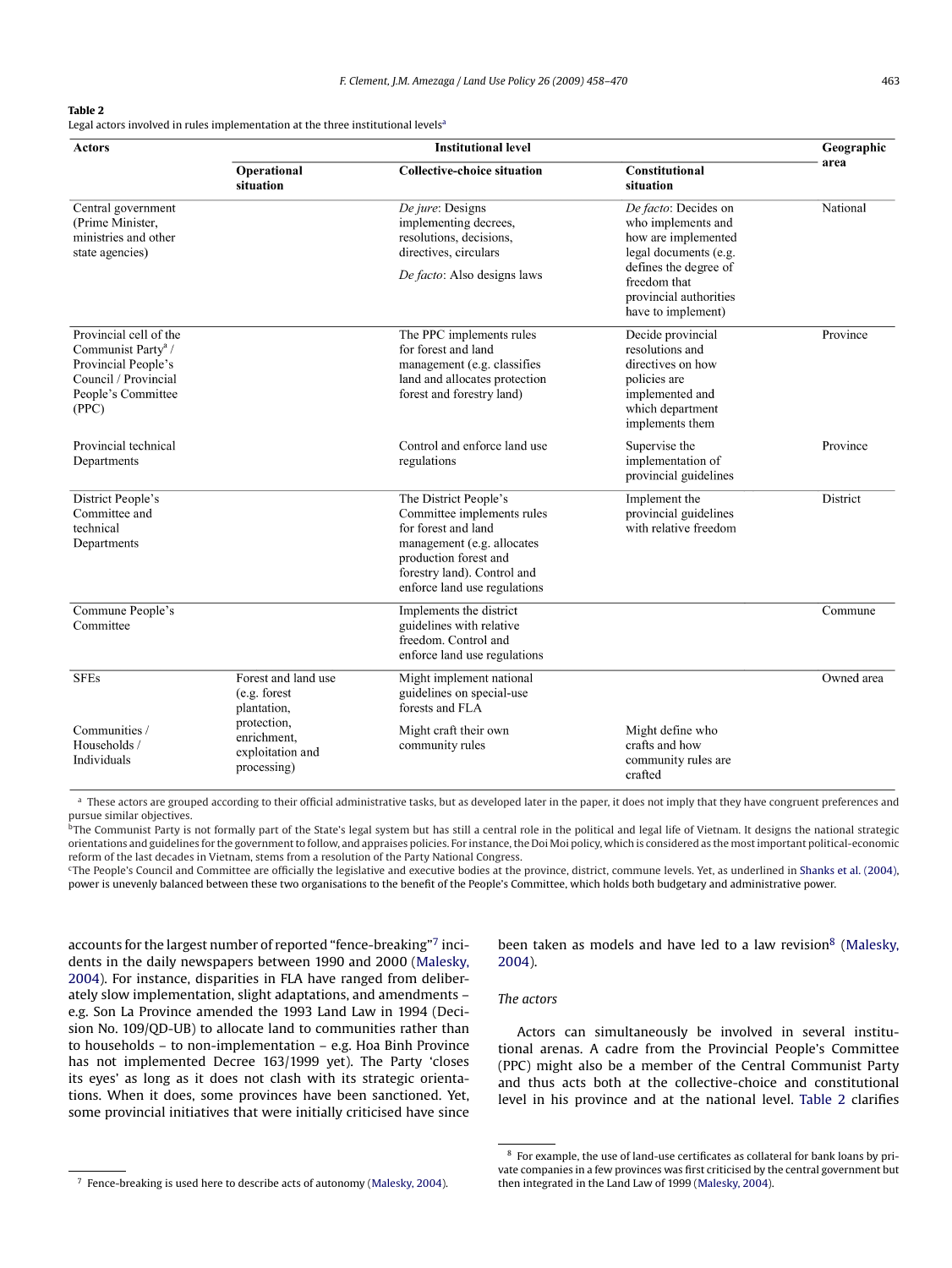which actors intervene at which institutional level during policyimplementation.

Responsibilities for forest management are divided in the Ministry of Agriculture and Rural Development (MARD) between the Forest Protection Department (FPD) and the Forestry Department (FD). Land management (land administration) is placed under the authority of the Ministry of Natural Resources and the Environment (MONRE).

At the provincial level, the Party and the People's Committee issue guidelines defining the implementation of national decisions in their territory. The provincial departments are the executing arms of the Provincial People's Committee (PPC). They are in charge of "state management" which means that they apply policies and control their implementation. They delegate most implementation to and coordinate the actions of the district authorities in the field. Lastly, they also have a role as advisor and knowledge base to the PPC.

The provincial Department of Agriculture and Rural Development (DARD) is more particularly in charge of forestry planning. At the provincial level, the FD is a sub-department of the DARD and is responsible for the implementation of the 5MHRP, coordinating local programme management committees at the district level and controlling the implementation of the programme by State Forest Enterprises (SFEs). Although the FPD is a Department of the MARD at the central level, it is often located directly under the authority of the PPC, and has thus a position equivalent to the DARD at the provincial level. The provincial FPD supervises the actions of local forest protection officers who are in charge of forest protection on the field. In some provinces, it has been in charge of FLA. The FPD has recently been entitled the task of forest monitoring and evaluation. It receives and compiles the changes in forest reported by all forest owners at the local level. The Department of Natural Resources and Environment (DONRE) is in charge of land planning and administration (e.g. issuing land certificates). It has also been in charge of implementing land allocation in some provinces. The provincial departments are *de jure* accountable both to the PPC (for human resources and budget) and to the Ministry (for technical aspects). *De facto* they are much more accountable to the PPC as the latter decides on budget, recruitment and individual promotion. Districts and communes act as the policy implementers on the ground and have in practice relative freedom for adapting and negotiating policies with local people [\(Kerkvliet, 2004\).](#page-11-0)

Actors responsible for forest management at the operational level are multiple. Although this study focuses on how decisions taken at the provincial level have impacted on household decisions and livelihoods, it is important to consider the role of SFEs. Presently the largest recipient for forestry land-use rights in Vietnam ([Nguyen Quang Tan, 2006\),](#page-11-0) they still control most of the forestry land area. $9$  The activities of these organisations have dramatically changed over the last 10 years. First established by the socialist State as logging companies, their management was then decentralised from the central government to provincial and district authorities in 1991. From 1994, their economic activities have been seriously affected by the logging ban of natural forest. Since 1997, a reform has been initiated to transform them into commercially viable and autonomous business units. Because of the slow pace of the reform process, privatisation was further reaffirmed in 2004 (Decree 200/2004/ND-CP). Non-viable SFEs should either be dissolved or transformed into a Protection Forest State Management Board. SFEs currently act as implementing units of the 5MHRP by contracting with households for forest protection, regeneration and plantation. They also provide farmers with seedlings.

According to the law, every household is entitled to receive landuse rights as long as it has the human and financial capacity to use land according to state regulations [\(GoV, 1999\).](#page-11-0) In practice, because of the discretionary power of local authorities, the implementation of FLA has often been captured by the local elite [\(Sowerwine,](#page-12-0) [2004\).](#page-12-0) To receive land, a household must make a request to commune authorities who then pass on the request to the District People's Committee that will make the final decision. In practice, land allocation has often been implemented with little participation of villagers. In the past, many households refused to claim land because they feared paying higher taxes and did not see the benefits of receiving land-use rights for land that they had been using freely for generations [\(Clement and Amezaga, 2008\).](#page-11-0) Most land allocated to households is barren land, land with forest cover still under the control of SFEs ([Sikor and Tran Ngoc Thanh, 2007\).](#page-12-0)

## **The 5MHRP: reforesting, but for whom and for what?**

#### *Prominent outcomes*

## *Smallholder forestry*

Although the forestry sector was of critical economic importance during the war, today it only contributes around 1% of the Gross Domestic Product<sup>10</sup> [\(MARD, 2005\).](#page-11-0) However, the wood processing industry in Vietnam is undergoing a dynamic expansion, national timber needs being largely covered by importations ([Barney, 2005\).](#page-11-0) Despite of a strong domestic demand for timber, our interviews and previous scientific studies [\(Fortech, 1998; Roda](#page-11-0) [and Rathi, 2005\)](#page-11-0) highlighted difficulties in strengthening the role of timber production in the national economy and as a financially viable option for farmers.11

The 5MHRP has provided few incentives to make forestry an attractive option for farmers and thus to impact on the incomes of the poor [\(Dinh Duc Thuan, 2005\).](#page-11-0) Surprisingly, the 5MHRP investment funds have indeed been almost exclusively directed to protection forest where establishment and exploitation have to follow strict state planning schemes. Loans for production forest are in practice difficult to access for most farmers ([MARD and 5MHRP](#page-11-0) [Partnership Secretariat, 2001\) a](#page-11-0)nd their interest rate is too high to provide sufficient economic incentives ([DARD Thai Nguyen, 2006\).](#page-11-0) The poor capacity of the 5MHRP to foster smallholder tree plantations and improve livelihoods has been acknowledged in several studies ([Ohlsson et al., 2005; Clement and Amezaga, 2008\) a](#page-11-0)nd was openly recognised by the authorities of Thai Nguyen Province, who have decided to develop their own afforestation scheme, specifically directed to households, in parallel to the 5MHRP.

#### *Forestry land classification*

Forestry land classification is not a recent policy decision, but its implementation is still on-going. It has notably been boosted by the 5MHRP, which requires that a plan for land use shall be established for open land and bare hills and that the new forests are equally balanced between special-use, protection and production forests ([Prime Minister of the Government of Vietnam, 1998\).](#page-12-0)

According to interviews with provincial officers, the area of land classified as protection forestry land has significantly increased for

<sup>9</sup> In 2005, according to theMARD database, 362 SFEs still controlled 40% of forestry land in Vietnam [\(Rural Development & Natural Resources East Asia & Pacific Region](#page-12-0) [\(EASRD\), 2005\).](#page-12-0)

<sup>&</sup>lt;sup>10</sup> Its economic importance might nonetheless be substantial in some provinces, for instance in Central Vietnam where large SFEs are engaged in timber trade with Laos.

 $11$  Difficulties mentioned are the low productivity of plantations and the high transportation costs due to tree plantation scattering and low accessibility.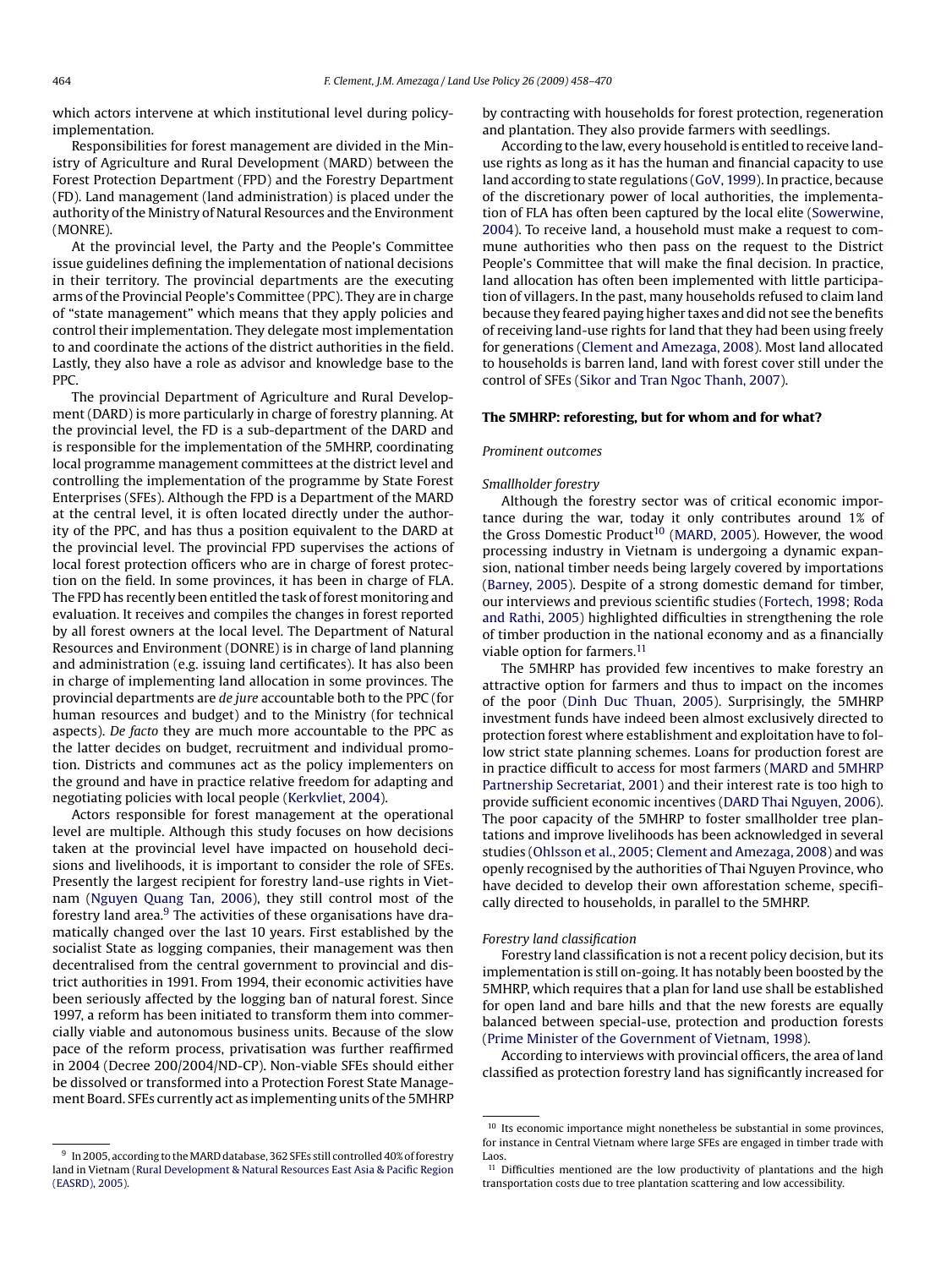## **Table 3**

| Evolution of the land area classified under the three categories of forestry land |  |  |
|-----------------------------------------------------------------------------------|--|--|
|                                                                                   |  |  |

| Category of forestry land | Area in million<br>hectares (ha) in 1999 <sup>a</sup> | Area in million<br>hectares (ha) in 2005 <sup>b</sup> |
|---------------------------|-------------------------------------------------------|-------------------------------------------------------|
| Special-use forestry land | 0.9                                                   | 2.4                                                   |
| Protection forestry land  | 5.7                                                   | 9.5                                                   |
| Production forestry land  | 12.4                                                  | 7.1                                                   |
| Total forestry land       | 19.0                                                  | 19.0                                                  |

<sup>a</sup> [Nguyen Xuan Nguyen et al. \(1999\).](#page-11-0)

<sup>b</sup> FPD, 2007 on [www.kiemlam.org.vn](http://www.kiemlam.org.vn/).

the last decade, under the implementation of the Programme 327 and then under the 5MHRP. This has been confirmed by national figures (Table 3) and official statements ([Deputy Prime Minister of](#page-11-0) [the Government of Vietnam, 2005\).](#page-11-0) The area of protection forestry land reported by local authorities to the MARD reached over 9 million ha in 2005, far beyond the 6 million ha that had been planned by the government in the National Forestry Development Strategy 2001–2010.12

The increase of protection forestry land has several important social and economic implications. On the one hand, it decreases the area of land available for crop cultivation, grazing or, if forested, timber exploitation ([Dinh Duc Thuan, 2005\).](#page-11-0) On the other hand, it increases the area under state control. The conjunction of both factors (decreased land area for economic production and inadequate means of control) has favoured corruption and activities now considered illegal.

### *Linking outcomes with external variables*

Having reviewed the major outcomes of the 5MHRP, we now examine: (1) to which extent these outcomes have been linked to decisions taken by provincial authorities, (2) which range of incentives, interests and beliefs has influenced the latter, and (3) how external variables have affected the interests and beliefs of provincial bureaucrats.

## *Politico-economic context*

One can wonder why the 5MHRP has such a marked focus on protection forest whilst defined objectives for new plantations in Decision 661 entail 60% for production/industrial forest. In the context of a strong government commitment to economic development and an increasing need for timber, one would expect the state support to be focused on developing forestry. Our findings suggest that the state has actually supported the forestry sector under the 5MHRP. Yet, it has not been achieved by fostering household economy, but by helping SFEs to survive.

During fieldwork in Hoa Binh Province, an officer of the Luong Son District FPD unit reported that "*in 2004, the government decided to extend some of the protection forestry land to protect water springs*." As suggested in the previous section, doubts can be raised about the extent to which environmental concern has driven the increase of protection forestry land. Beyond environmentally oriented discourses lies a range of political and economic interests. Part of the 5MHRP state funding goes to SFEs to cover the programme administration costs. Many SFEs, which are now supposed to run as autonomous businesses, lack capital [\(Rural Development & Natural](#page-12-0) [Resources East Asia & Pacific Region \(EASRD\), 2005\) a](#page-12-0)nd rely on the

5MHRP funds to survive (source: interviews, 2006). Because the 5MHRP state funds are directed to protection forest and forestry land, a MARD cadre acknowledged that during the Programme 327: "*provinces increased protection forest to benefit from state budget*." According to interviewed donors and NGOs, the same reason prevailed under the 5MHRP: provinces have increased the protection forestry land area to receive more state funds (see also [Nguyen](#page-11-0) [Xuan Nguyen et al., 1999;](#page-11-0) [MARD \(Ministry of Agriculture and Rural](#page-11-0) [Development\) and 5MHRP Partnership Secretariat, 2001;](#page-11-0) [De Jong et](#page-11-0) [al., 2006\).](#page-11-0) It was also officially acknowledged by the Deputy Prime Minister at a review workshop on the 5MHRP held in Hanoi (2005).

The fact that a MARD official recognised that under the Programme 327 provinces had increased protection forestry land area to receive state funds suggests that the government was already aware of this bias by the time the 5MHRP was designed. However, by allocating all funds to protection forest, the government unambiguously encouraged the same process under the 5MHRP. There are indeed several strong political and economic interests that suggest that it was a deliberate decision. First, the increase of protection forestry land enables the state to keep control of forestry activities and forestry land under state-linked organisations. Second, it is in the interest of central and provincial authorities to help SFEs to survive. SFEs form an important employer in several provinces and still retain significant areas of forestry land. Furthermore, there is a tight relationship between the forestry sector and the policy arena at the provincial and national level. Forestry was a substantial source of revenues for the Communist Party in the Southern and Central provinces of Vietnam [\(Bangkok Post, 1993](#page-11-0) in [McElwee,](#page-11-0) [2004\).](#page-11-0) Because many senior provincial and national cadres come from the forestry sector, foresters are still influential in the policy arena. Predominant drivers for the increase in protection forestry land area lie in the politico-economic context. Yet, we argue that the politico-economic context was significant precisely because the rules-in-use designed at the central level have provided further incentives for provincial actors to pursue their interests.

## *Rules-in-use*

Centrally designed rules have encouraged the bias in forestry land classification and state funds diversion in several ways. First, the rules on land classification lack clarity and consistency ([Sowerwine, 2004; Ohlsson et al., 2005\).](#page-12-0) The classification under the three categories remains controversial [\(MARD, 2000;](#page-11-0) [MARD](#page-11-0) [and 5MHRP Partnership Secretariat, 2001\),](#page-11-0) and the criteria for land classification and the boundaries between protection and production forest are unclear. This lack of clarity was reinforced by the fact that definitions have greatly changed over the past 10 years. Second, SFEs are by law autonomous business units but they have been nonetheless also entitled by the same law (Decree 200/2004/ND-CP) to keep up to 5000 ha of protection forest, which induces the possibility to mix public service and private business activities. Lastly, there has been a lack of monitoring on the 5MHRP implementation by the central level. The recent state audit on the 5MHRP reported malversations of civil servants and state organisations resulting in amisappropriation of the programme investment funds amounting to 135 billion Dong13 (VND) [\(Cong An Nhan Dan \(](#page-11-0)*[Công](#page-11-0) [An Nhân Dân](#page-11-0)*) [\(People's Police\) newspaper, 2007\).](#page-11-0)

## *Discourses*

Blurred discourses have also facilitated the arbitrary implementation of blurred rules on forest classification. There is some "fuzziness" in official communications around what is the major

<sup>&</sup>lt;sup>12</sup> Recently, the Government of Vietnam asked provinces to convert back protection forestry land to production forestry land. This shift was reflected in the National Forestry Strategy 2006–2020 [\(Prime Minister of the Government of Vietnam, 2007b,](#page-12-0) p. 57). The less critical sub-category of the protection forestry land (around 3 million ha) will be converted into production forestry land.

<sup>&</sup>lt;sup>13</sup> This is equivalent to approximately 6.6 million Euros/8.7 million USD.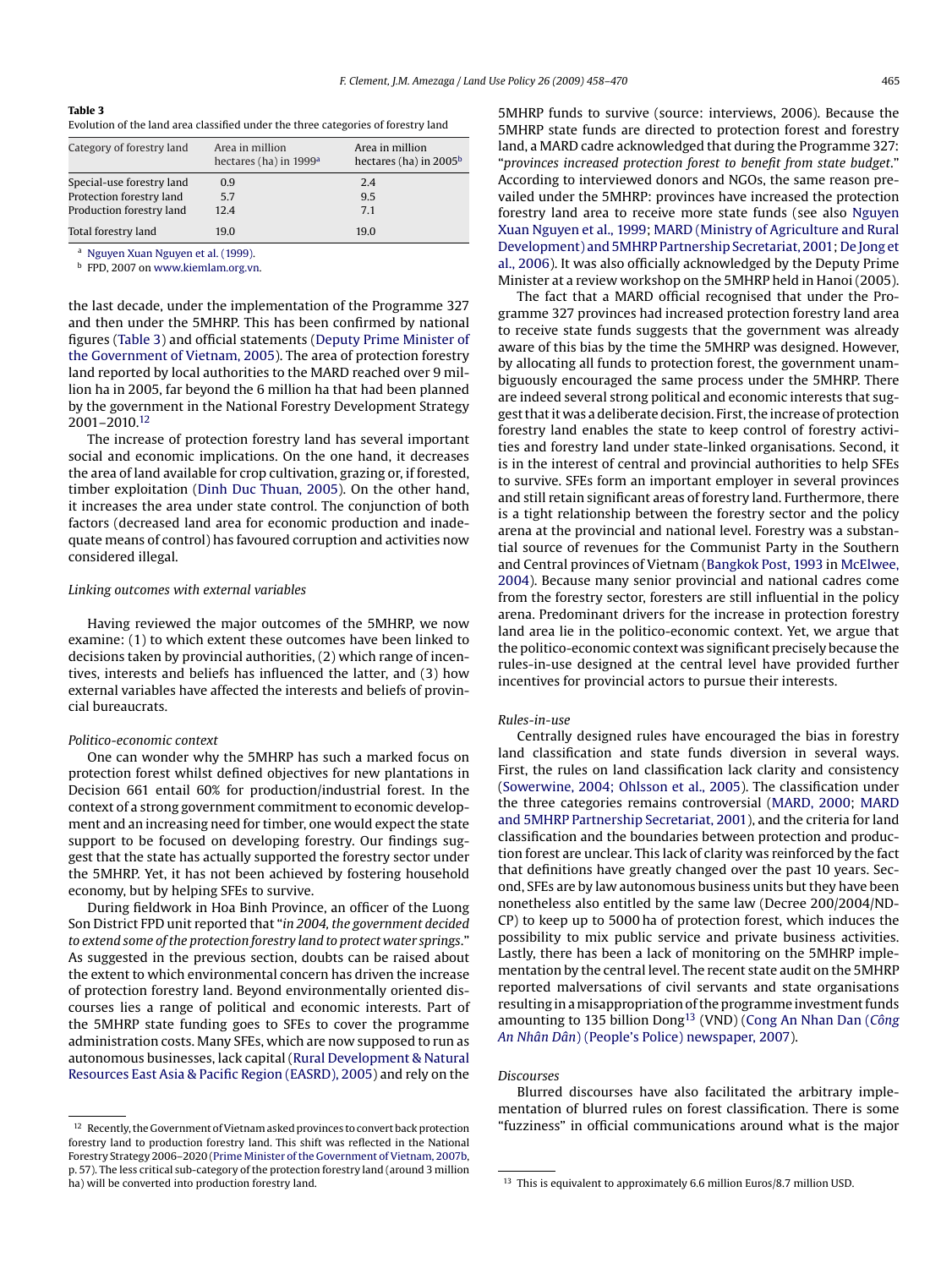focus of the 5MHRP. For instance, although the first stated goal in Decision 661 is environmental protection, a study recently published by the MARD says: "compared with the previous 327 program which mainly focused on protection forest, the 661 project considered timber production from plantations as themajor strategy of the afforestation" [\(Dinh Duc Thuan, 2005\).](#page-11-0) In public discourses, the environmental function of production forest comes first, prior to production objectives: "Plantation of the production forest is to contribute to the environmental and ecological protection while increasing incomes of those relying on forestry activities" ([Prime Minister of the Government of Vietnam, 2007a\).](#page-12-0)

What is more, the difference between the characteristics of protection and production forest is not clear, as illustrated by this quote from a senior official from the Forestry Department of the MARD: "*Production forest is also protection forest. All forests can play this role*" (source: interview, 2006). Interestingly, the opposite, i.e. the fact that protection forest can fulfil productive purposes is far less clear in discourses. But a close scrutiny of Decision 661 indicates that the characteristics defined for protection forest do not necessarily meet requirements for the provision of environmental services. In Decision 661, technical guidelines for watershed protection forests specify: "in the areas where the conditions so permit, the use of species with high economic value should be encouraged" [\(Prime](#page-12-0) [Minister of the Government of Vietnam, 1998,](#page-12-0) Article 4). Most planted tree species under the 5MHRP are indeed fast-growing trees adapted to the needs of the pulp and paper industry, of which actual contribution to watershed protection is questionable. In one province, a cadre from the Forestry Department explained:

Before 2003, we were planting *Chukrasia Tabularis* and teak (*Tectona grandis*). Since 2004, we have replaced them by acacia, pine and eucalyptus for economic reasons. For *Chukrasia tabularis*, we need to wait for 30–50 years to exploit, for pine it is only 15 years. After the 15th year, pine trees give resin and wood for pulp.

It would be simplistic and only partly true to conclude that central policy-makers have purposely mixed environmental and economic goals in their discourses to pursue vested interests. Genuine environmental concerns have also guided the formulation of forest policies in Vietnam. But forest is imagined and depicted by policy-makers as an environmental panacea, a universal remedy against landslides, floods and water shortages. Although forests do provide environmental benefits, some links between forests and hydrology have been exaggerated and highly depend on sites and tree species (e.g. [Calder, 1998; Bruijnzeel et al., 2005\).](#page-11-0) However, oversimplified narratives on forests and floods or forests and water flows are still vivid on the international scene and in Vietnam (e.g. [MARD and 5MHRP Secretariat, 2001, p](#page-11-0). 4). In Vietnam, afforestation efforts have aimed at establishing a "green cover",<sup>14</sup> regardless of tree species and forest quality. The need for re-greening what are called barren hills still holds; for instance, a senior staff of a Vietnamese research institute commented forest increase in Vietnam stating: "*The quality of forest is poor but it is very green*" (source: interview, 2006). The first objectives of the 5MHRP recently restated by the Deputy Prime Minister in a workshop were "speed up forest plantation; re-green bare land" [\(Deputy Prime Minister of](#page-11-0) [the Government of Vietnam, 2005\).](#page-11-0) At the provincial level, the same narrative also prevails, as illustrated by this quote from a senior cadre of the sub-Department of Forestry of one visited province "*from 2004, we have planted acacias, pines and eucalyptus saplings; with these, it is very easy to cover the land*" (source: interview, 2006).

#### **Forestry land allocation and land use**

#### *Prominent outcomes*

### *Impact on land management*

Before FLA, people in the northern uplands of Vietnam usually practiced different forms of shifting cultivation, including nomadic cultivation. For national policy-makers, FLA aimed to fix cultivation, to encourage swiddeners to adopt "more sustainable" (or more intensive) land-use practices, and thereby to halt deforestation. As intended, FLA, combined with settlement policies, has significantly hindered shifting land-use systems. Once land was allocated, it was not possible to open up new fields and the small size of individual plots did not usually enable crop fallowing. But the move to fixed cultivation and land management under individual property rights also caused a range of unintended consequences, including nutrient depletion ([Mellac, 2000;](#page-11-0) [Nguyen Thanh Lam et al., 2004; Castella et al., 2006; Jakobsen et](#page-11-0) [al., 2007\),](#page-11-0) the disruption of collective land-use systems ([Clement](#page-11-0) [and Amezaga, 2008\),](#page-11-0) conflicts over non-timber forest products (NTFPs) and grazing land [\(Gomiero et al., 2000; Hager, 2006\).](#page-11-0) Although FLA might have had positive effects, individual property rights have been observed in many instances to be ill-adapted to upland biophysical conditions and cultural characteristics [\(Do](#page-11-0) [Dinh Sam, 1994; Castella et al., 2002; Dupar and Badenoch,](#page-11-0) [2002\).](#page-11-0)

The recent legal recognition of community forestry in the revision of the Land Law (2003) and the Law on Forest Protection and Development (2004) is a remarkable shift in the institutional framework for forest and land management. However, according to interviewed consultants and donors in Hanoi involved in forestry at the national level, few provinces have officially recognised the rights of communities to manage valuable forest. Visited provinces exhibit disparities in their application of community-based forest management (CBFM). Son La Province was an exception in its early FLA to communities in 1994–1996.<sup>15</sup> It has today allocated a relatively high proportion of forestry land to communities compared to other visited provinces [\(Table 1\).](#page-3-0) But, when commenting FLA figures, the Deputy Director of Son La FPD specified: "*We allocated land to communities because we didn't have time to create a management committee to allocate to groups of households, but it will change*." "Community" has often actually meant the Commune People's Committee. The underlying rationales and incentives that have influenced the provinces' decisions to support community forestry are explored in the next section.

#### *Impact on afforestation*

There has not been any comprehensive national study assessing the impact of FLA on afforestation so far. However, several sources of evidence suggest that FLA has had little impact on households' decisions to plant trees, including interviews with provincial authorities, several local level studies<sup>16</sup> ([Sikor, 2001; Dinh Duc](#page-12-0) [Thuan, 2005; Sunderlin and Huynh Thu Ba, 2005; Castella et al.,](#page-12-0) [2006\)](#page-12-0) and spatial analyses ([Meyfroidt and Lambin, 2008; Clement](#page-11-0) [et al., in preparation\).](#page-11-0)

<sup>&</sup>lt;sup>14</sup> The goal of covering the land is explicit in the name of the Programme 327: "Greening the barren hills".

<sup>&</sup>lt;sup>15</sup> FLA to communities was however limited to seven communes of Yen Chau District.

<sup>&</sup>lt;sup>16</sup> Contrary to this assertion, the socio-economic assessment report of Bai Bang paper mill, commanded by the Swedish International Development cooperation Agency (SIDA), argues that FLA has provided strong incentives to farmers of the Bai Bang mill neighbouring areas to engage in forestry. It recognises however that afforestation would probably not have sustained without the unique commercial opportunities offered by the proximity of the mill [\(Blower et al., 1999, p](#page-11-0).158).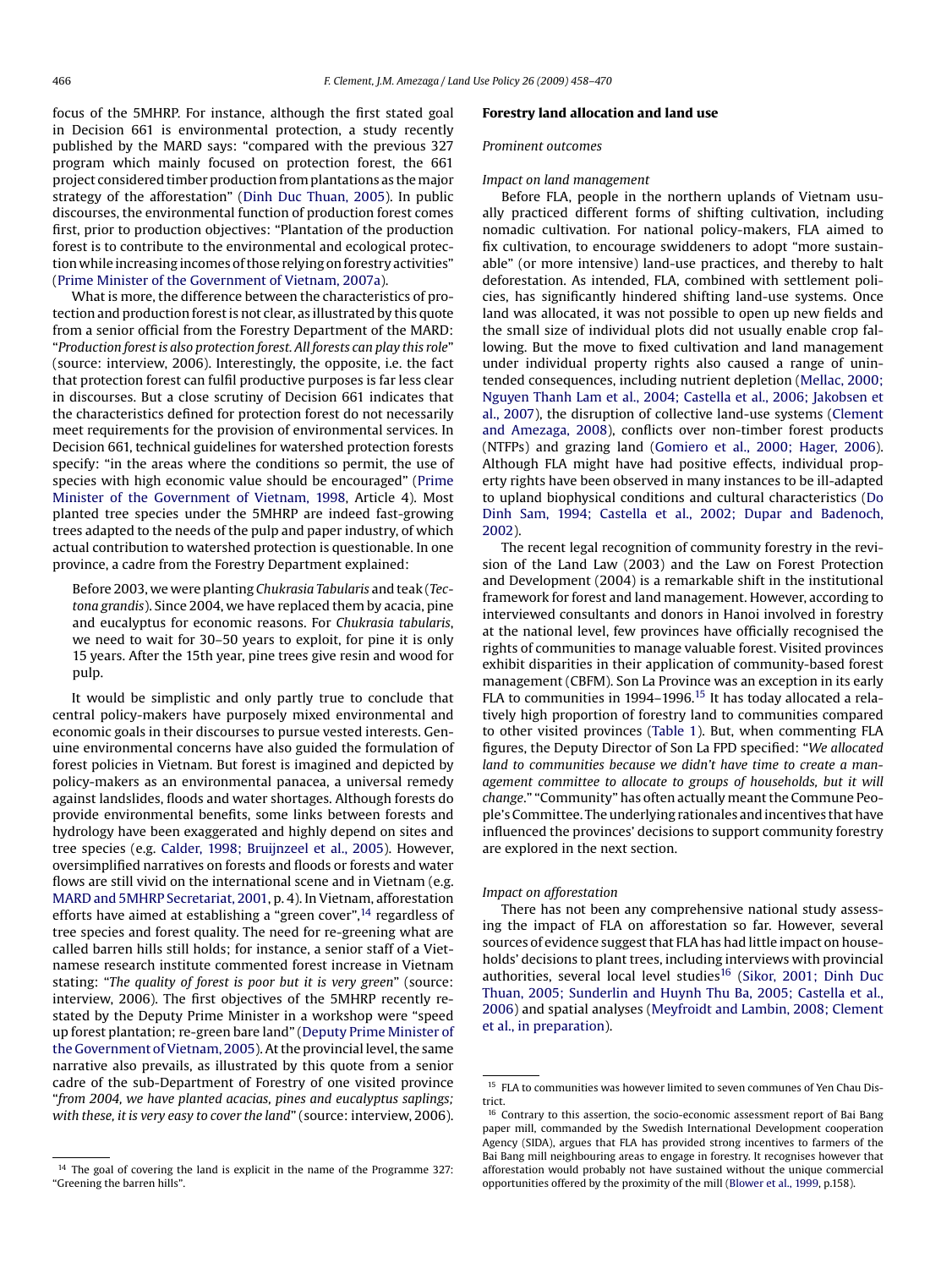*Linking outcomes with external variables*

#### *FLA and land management*

As depicted previously, the unintended outcomes of FLA to households on land-use systems are rooted in its poor suitability to upland biophysical conditions and its incompatibility with landuse systems managed under collective rules-in-use. The roots for the shortcomings of FLA to households in respect to land management outcomes are thus related to policy design rather than policy implementation and are outside the scope of this paper. We will focus instead on the implementation of CBFM, recently encouraged by the central government through the recognition of communities as legal recipients of land-use rights in the 2003 Land Law and 2004 Law on Forest Protection and Development.

Son La Province was far ahead these recent decisions of the central government when allocating land-use rights to villages in 1994–1996. Though it is not possible to ascertain which factors drove this decision of Son La People's Committee, we can nonetheless identify the main interests and incentives that might have pushed it forward. According to [Sikor \(2004\),](#page-12-0) there was a real concern in the mid-1990s among Son La Province's authorities on deforestation and more specifically on the related risks of sedimentation in the reservoir feeding the hydro-electric dam of Hoa Binh,<sup>17</sup> located downstream. According to our interview with the FPD deputy director, FLA was indeed the rational solution to deforestation: "*Before forests didn't have owners, it was a public good that belonged to the state, thus people destroyed it. This is why we decided to allocate forest and forestry land*". The choice of allocating land to "communities" rather than to households was also justified by environmental arguments: "*If we devolve land-use rights to the community, its awareness is raised. Forest is a public good so an individual does not damage it. Furthermore, villages have rules to protect the forest.*" Finally, from 2000 the German development agency *Gesellschaft für Technische Zusammenarbeit* (GTZ) played a great role in expanding and further developing the "experiment" initiated by the Province People's Committee with the Song Da River Project.<sup>18</sup>

Behind these rational arguments lie also bureaucratic and economic interests. For provincial authorities, land allocation to local communities eases the overwhelming and costly process of allocating land parcels to individual households. As explained by the FPD in one visited province: "*It is easier to allocate land to communities. We only discuss with the head of the village, no need to discuss with all villagers*". Bureaucratic or economic reasons are not less valuable than ideological ones, but they are likely to lead to distinct outcomes as objectives of administrative efficiency or reduction in state budget expenses become prominent over sustainable resource management and livelihood improvement. For instance, when the rationale for CBFM is based on administrative factors, no matter whether land-property rights are actually devolved to groups of households or transferred to the Commune People's Committee.

As in the case of the 5MHRP, the ability of the provincial administration to pursue their interests has been allowed and facilitated by centrally designed rules. Firstly, the revised Law on Forest Protection and Development is unclear on the legal rights of communities. Although it includes a section on forest allocation to village communities, communities are not recognised as legal forest owners (Articles 3 and 5 in [National Assembly of Vietnam, 2004\).](#page-11-0) Secondly, the allocation of forest and land to communities is not really encouraged: it is recommended either when forest is already managed or used "efficiently" by the community or when forest "cannot be assigned to organisations, households or individuals" (Article 29 in [National Assembly of Vietnam, 2004\).](#page-11-0) It tacitly suggests that the allocation of forest to households is preferable to the allocation to communities.

Discourse analysis confirms that the benefits and pertinence of CBFM is actually unclear in the policy-making arena. Most respondents at the provincial and central level depicted CBFM as "good"—generally meaning "fostering or enabling forest protection". However, interviews indicate that this belief rather comes from the conformance to politically correct discourses than to a genuine conviction. No respondents specified why or under which conditions community forestry might be suitable. There was also often in the discussion a general confusion between open-access and common-property regimes. For instance, shortly after asserting that community forestry was "good", a forestry expert working for a cooperation agency stated: "*Before land allocation, forest was owned by many people at the same time, and thus was destroyed*" (source: interview, 2006), thereby sustaining Hardin's view of the Tragedy of the Commons ([Hardin, 1968\).](#page-11-0) Lastly, the rationale for CBFM most often quoted by respondents is that CBFM is a "traditional way of land management". However, the traditional character of a practice *per se* does not guarantee sustainability, equity or efficiency.

As suggested previously, CBFM certainly holds many assets which suit particular conditions of the uplands. But its use as a black-box concept is problematic. First, because the suitability of CBFM for forest protection requires an examination of local institutions, culture and biophysical conditions [\(Thomson and](#page-12-0) [Schoonmaker Freudenberger, 1997; Gibson et al., 2000\).](#page-12-0) Second, because a clear argumentation on CBFM benefits is necessary to change the beliefs on the ability of ethnic minority groups to manage forest and land which still prevail among provincial bureaucrats.

## *FLA impact on afforestation*

Although the economic context is largely responsible for the lack of interest of farmers for the establishment of tree plantations (several studies and our interviews with provincial public servants stressed the difficulty for farmers in making a living from forestry under the current market conditions), the little impact of FLA on afforestation is also rooted in the mismatch of individual property rights with upland biophysical conditions. Large upland areas – forestry land makes up as much as 80% of the territory in the visited provinces – with low accessibility makes enforcement and monitoring difficult. Adding to the lack of human resources is the difficulty to make accurate maps, which in turn impacts not only on FLA implementation and forest cover assessment, but also on control and enforcement. Furthermore, these conditions affect the motivation of public servants to perform their tasks dutifully. Along with low salary, it results in little enthusiasm for what is felt to be a top-down programme with uncertain benefits. Rules for accountability are also determinant; commune authorities are *de facto* often more accountable to local people than to district or provincial authorities because of strong kinship ties [\(Sikor, 2001;](#page-12-0) [Dupar and Badenoch, 2002\).](#page-12-0) The recent increase of land area classified as protection forestry land has augmented the area officially under state control, accentuating the inadequacy of means for control and enforcement. But this is not an issue of concern for the DARD and the FD, which implement the 5MHRP and receive state funds, since forest protection is under the responsibility of the FPD. The implementation of the 5HMRP and forest protec-

 $^{17}$  This is the largest dam in Vietnam and still today provides a significant part of the electricity to the country. Because of a high sedimentation rate in the reservoir, the life expectancy of the dam was threatened to be reduced from an estimated range of 100–300 years to 50 years ([Poffenberger and Nguyen, 1998\).](#page-12-0)

<sup>&</sup>lt;sup>18</sup> This project ran from 1990 to 2004 and led to the experimentation of pilot community forestry schemes in 3000 villages of Son La Province.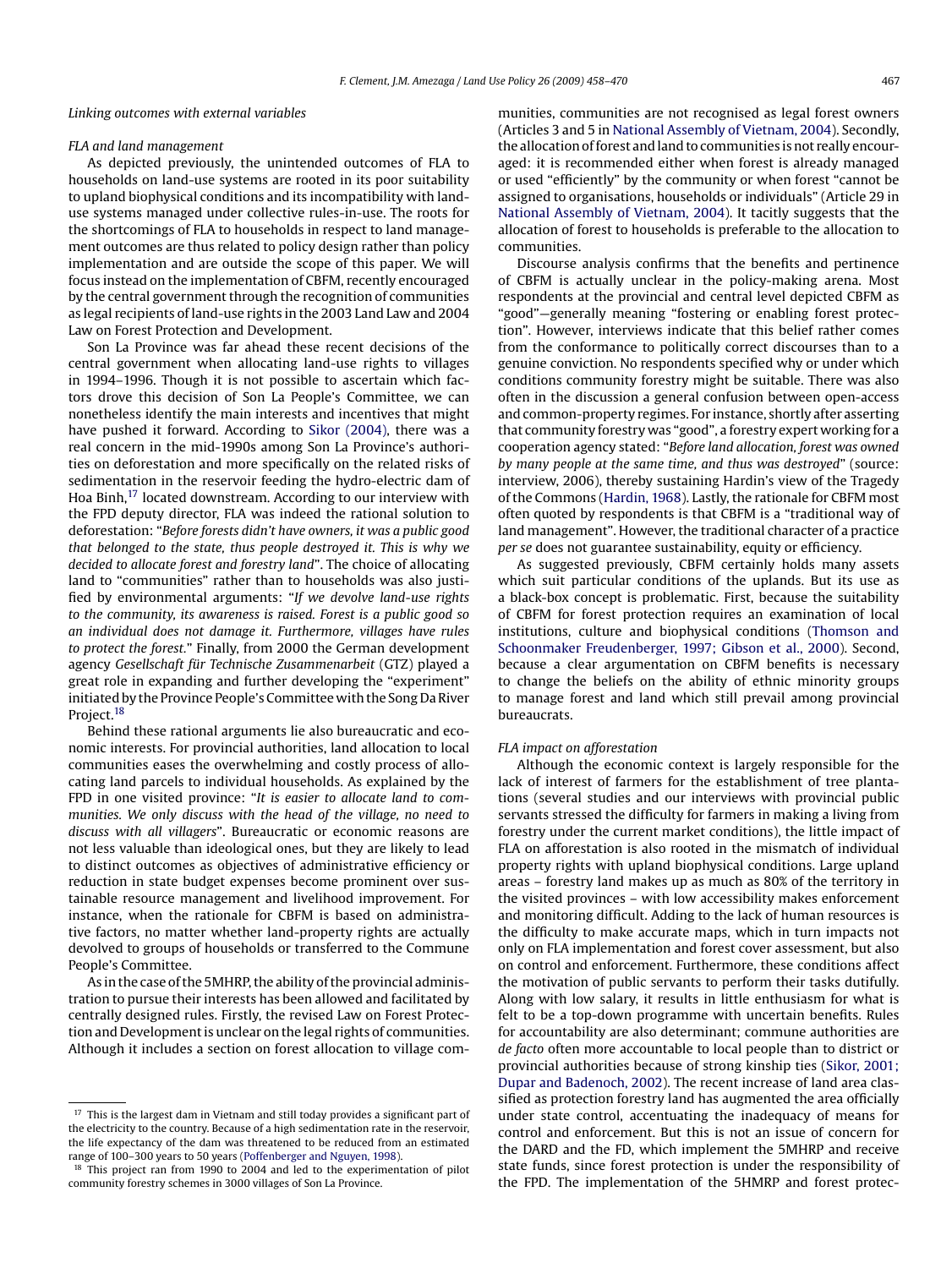tion is led by two different departments that have no incentive to collaborate.

## **Discussion**

To the eyes of an outsider, forest policies in Vietnam might appear relatively successful. Vietnam stands out in the last Global Forest Resources Assessment [\(FAO, 2005\)](#page-11-0) as one of the few countries in the world where forest cover has increased more than 0.50% per year between 2000 and 2005. Furthermore, the government's commitment to the devolution of long term forestry land-use rights to households and communities has generally been touted by the international community as a significant step towards more effective, equitable and sustainable land management.

However, notwithstanding that the official statistics of forest cover increase are questionable [\(Sunderlin and Huynh Thu Ba,](#page-12-0) [2005\),](#page-12-0) significant discrepancies between policy intentions and outcomes are hidden behind these achievements: (1) the national afforestation programme, the 5MHRP, has not successfully involved households in the forestry sector and has not contributed to poverty reduction or to economic development; (2) its implementation has encouraged a bias in forestry land classification—namely an over-classification into the protection category; (3) forestry land allocation (FLA) to households has often disrupted existing landuse systems, leading to unintended outcomes; (4) there is a great disparity in how community-based management has been implemented among provinces, and (5) FLA has hitherto had little impact on afforestation. Multiple roots for these discrepancies have been identified.

The poor success of the 5MHRP in contributing to poor household incomes in northern uplands is of course strongly related to the current economic and market conditions. But the incentives – or rather the lack of incentives – provided by the 5MHRP to involve households in the forestry sector have also been essential. Like its predecessor Programme 327, the programme has deliberately focused on protection and special-use forest, and central subsidies have been exclusively directed to the provincial forest administration and State Forest Enterprise (SFEs).

Although the interest of provincial authorities to increase protection forestry land have been related to the political-economic context (the need to support SFEs in the current reform context), the bias in land classification has been allowed and even encouraged by centrally defined rules, namely the rules for central budget allocation and an unclear definition of forest categories. It has been further facilitated by unclear discourses from the Party-State. These discourses have been ambiguous on the actual objectives of the 5MHRP, promoting afforestation as a goal *per se*, and have been equivocal about the characteristics of the protection and production forest and land categories.

The negative outcomes of FLA to households on land management primarily stem from the unsuitability of individual property rights with the biophysical characteristics of upland areas and the customary collective rules-in-use. The underlying drivers for these outcomes thus rather arise from policy design than policy implementation. The legal recognition of CBFM might be a promising opening towards a higher diversity of institutional arrangements and a greater adaptation to local conditions. However, this promise might not yield expected outcomes. On the one hand, its execution might have been largely driven by bureaucratic and economic interests. Provincial authorities have seen CBFM as a means to speed up the overwhelming land allocation process to households. On the other hand, public discourses and the Law on Forest Protection and Development have not really encouraged its application by providing a clear rationale on its benefits. Like afforestation, CBFM has been black-boxed and promoted as inherently good. This lack of clarity does not favour a sound adaptation of institutional arrangements to local conditions. Nor does it help dismissing prevailing beliefs on the ability of local people to organise themselves to manage land sustainably.

Lastly, the limited impact of FLA to households on afforestation is largely related with the low attractiveness of forestry and the biophysical characteristics of upland areas. The low accessibility and large extent of forestry land have greatly hindered law enforcement over land use. The increase of the protection forestry land area has accentuated the inadequacy between the task and the capacity of forest protection officers to enforce state regulations. This problem results to some extent from the lack of co-operation between the two provincial departments in charge of land classification and forest protection.

Therefore, though the decisions taken by provincial bureaucrats have greatly contributed to the gaps between intentions and outcomes regarding forest and land policies in Vietnam, these decisions have been allowed or encouraged by the rules designed by the central government and discourses stemming from the Party-State at the central level. The general or vague feature of many legal documents in Vietnam permits certain flexibility in policy interpretation and implementation at lower governance levels. On the one hand, it allows policies to be adapted to local specificities, different "policy models"19 to be tested and eventually new lessons for policy improvements to arise. On the other hand, the "policy models" created at the provincial or lower level are not necessarily based on sound arguments, i.e. on a will to improve policies or make these better fit to the local context. For better models to arise, flexibility must be linked with responsibility and control by increasing the accountability of the provincial departments to the ministries, and implementing reliable policy monitoring and evaluation systems. It is noteworthy that the Ministry of Agriculture and Rural Development (MARD) stands out as one of the leading ministries moving forward along this direction by its commitment to monitor and evaluate all new policies (source: interviews, 2006).

# **Acknowledgements**

Earlier versions of this essay were presented at the Ph.D. School "The Challenge of Self-Governance in Complex, Globalising Economies: Responding to Walter Eucken's Challenge" at the Institute of Forestry Economics of the Albert Ludwigs University, 17–26 April 2007 in Germany and received useful feedback from Prof. Elinor Ostrom, Dr. Achim Schluter and all the school participants, particularly Louisa Evans, Adam Henry and Barry Ferguson. A later version was revised thanks to the constructive comments from Dr. Georgina Houghton, Dr. To Xuan Phuc, Dr. Nguyen Quang Tan and four anonymous reviewers.

The first author particularly thanks Prof. Ian Calder and Dr. Andy Large from Newcastle University for their continuous support and scientific guidance, Dr. Didier Orange from the French Institute of Research for Development (IRD), Dr. Tran Duc Toan from the Soils and Fertilisers Research Institute (SFRI) in Hanoi, and many development practitioners and researchers working in Hanoi, Hoa Binh, Yen Bai, Thai Nguyen and Son La Provinces for their assistance in carrying out the fieldwork. Special acknowledgement of financial support is attributed to: the British Council for awarding an Entente Cordiale scholarship, the French "*Fondation Marcel Bleustein-Blanchet*" for awarding a "*Bourse pour la Vocation*" scholarship, the International Water Management Institute and IRD through the MSEC research programme and the French Ministry of

<sup>&</sup>lt;sup>19</sup> We refer here to "policy models" because policy design in Vietnam has often relied on model testing, validation and extension.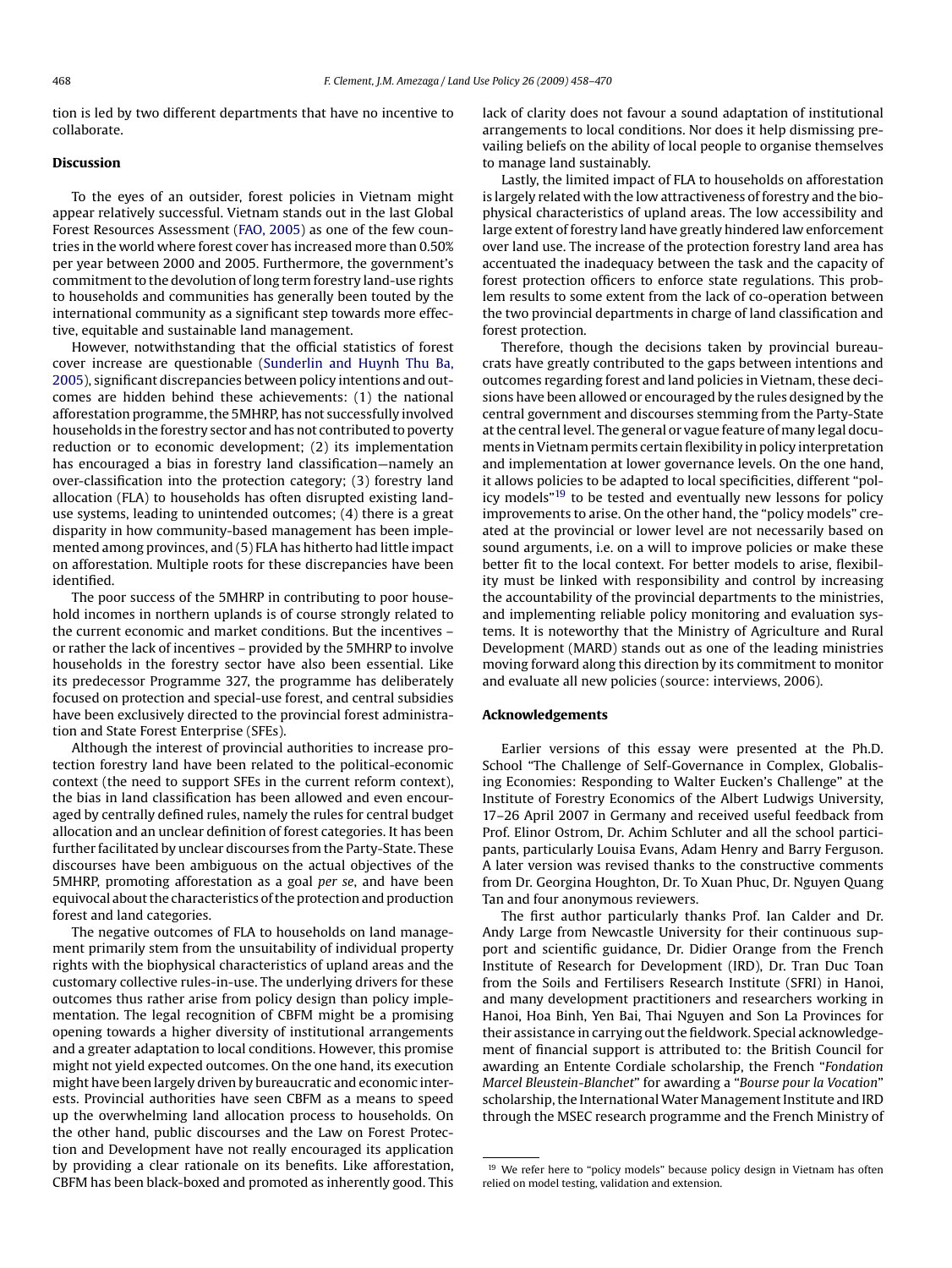<span id="page-11-0"></span>Foreign Affairs through the "*Promotion du Développement Durable dans les systèmes de Recherche Agricole du Sud*" (DURAS) project.

#### **References**

- Agrawal, A., Gibson, C.C., 2001. The role of community in natural resources conservation. In: Agrawal, A., Gibson, C.C. (Eds.), Communities and the Environment: Ethnicity, Gender and the State in Community-Based Conservation. Rutgers University Press, New Brunswick, NJ, pp. 1–31.
- Bangkok Post, 1993. Forest Reserves Being Depleted Despite Logging and Export bans. Bangkok Post, May 18, Bangkok.
- Barney, K., 2005. Central plans and global exports: tracking Vietnam's forestry commodity chains and export links to China. In: China and Forest Trends in the Asia Pacific Region: Implications for Forests and Livelihoods. Forest Trends, Washington, DC, p. 77.
- Blaikie, P., 2006. Is small really beautiful? Community-based natural resource management in Malawi and Botswana. World Development 34, 1942–1957.
- Blaikie, P., Springate-Baginski, O., 2007. Introduction. Setting up key policy issues in participatory forest management. In: Springate-Baginski, O., Blaikie, P. (Eds.), Forests, People and Power. The Political Ecology of Reform in South Asia. Earth-
- scan, London, pp. 1–23. Blaikie, P.M., 1985. The Political Economy of Soil Erosion in Developing Countries. Longman, London.
- Blaikie, P.M., Brookfield, H.C. (Eds.), 1987. Land Degradation and Society. Methuen, London.
- Blower, N., Ngo Minh Hang, Jamieson, A., McCarty, A., Pearce, D., Pham Quang Hoan, Quirke, D., Nguyen Quoc, Mandy, T., Do Thi Binh, Hoang Van Hoa, Warner, B., Vincent, D., 1999. Paper, prices and politics. In: An Evaluation of the Swedish Support to the Bai Bang Project in Vietnam. SIDA, Gothenburg.
- Bruijnzeel, L.A., Bonell, M., Gilmour, D.A., Lamb, D., 2005. Forests, water and people in the humid tropics: an emerging view. In: Bruijnzeel, L.A., Bonell, M. (Eds.), Forests, Water and People in the Humid Tropics. Cambridge University Press, pp. 906–925.
- Calder, I.R., 1998. Water-resource and Land-use Issues. SWIM Paper. International Water Management Institute (IWMI), Colombo, p. 24.
- Castella, J.-C., Boissau, S., Nguyen Hai Thanh, Novosad, P., 2002. Impact of forestland allocation on agriculture and natural resources management in Bac Kan Province, Viet Nam. In: Castella, J.C., Dang Dinh Quang (Eds.), Doi Moi in the Mountains. Land Use Changes and Farmers' Livelihood Strategies in Bac Kan Province, Viet Nam. The Agricultural Publishing House, Hanoi, pp. 197–220.
- Castella, J.C., Boissau, S., Nguyen Hai Thanh, Novosad, P., 2006. The impact of forest land allocation on land use in a Mountainous Province of Vietnam. Land Use Policy 23, 147–160.
- Clement, F., Amezaga, J.M., 2008. Linking reforestation policies with land use change in northern Vietnam: why local factors matter. Geoforum 39, 265–277.
- Clement, F., Orange, D., Williams, M., Mulley, C., Epprecht, M., in preparation. Drivers of Forest-Cover Change in a Province of Northern Vietnam: Investigating local variations using Geographically Weighted Regression.
- Cong An Nhan Dan (Công An Nhân Dân) (People's Police) newspaper, 2007. Kiếm Toán Dự Ấn Trồng 5 Triệu Hécta Rừng Giai Đoạn 1998–2005: Thất thoát, lãng phí hàng chục tỷ đồng (5MHRP Audit: Loosing and wasting billions of Vietnamese Dong). Công An Nhân Dân, Hanoi.
- DARD (Department of Agriculture and Rural Development) Thai Nguyen, 2006. Báo Cáo. Kết quả thực hiện dự án 661 từ năm từ 1999–2005, kế hoạch năm 2006 cua tỉ nh Thái Nguyên (Report. Results of the 661 project from 1999–2005 and plan for 2006, Thai Nguyen province). DARD Thai Nguyen, Thai Nguyen.
- De Jong, W., Do Dinh Sam, Trieu Van Hung, 2006. Forest Rehabilitation in Vietnam: Histories, Realities and Future. CIFOR, Bogor, Jakarta, p. 76.
- Deputy Prime Minister of the Government of Vietnam, 2005. Announcement. Conclusions of the standing Deputy Prime Minister Nguyen Tan Dung in a review workshop on the implementation of the 5 Million (M) Hectares Reforestation Program and forest protection. Office of Government, Hanoi.
- Dinh Duc Thuan, 2005. Forestry, Poverty Reduction and Rural Livelihoods in Vietnam. Labour and Social Affair Publishing House, Hanoi.
- Do Dinh Sam, 1994. Shifting Cultivation in Vietnam: Its Social, Economic and Environmental Values Relative to Alternative Land Use. IIED, London.
- Dupar, M., Badenoch, N., 2002. Environment, Livelihoods and Local Institutions: Decentralization in Mainland Southeast Asia. World Resources Institute Report. World Resources Institute, Washington, DC.
- Edwards, V.M., Steins, N.A., 1999. A framework for analysing contextual factors in common pool resource research. Journal of Environmental Policy & Planning 1, 205–221.
- Escobar, A., 1996. Constructing nature. Elements for a poststructural political ecology. In: Peet, R., Watts, M. (Eds.), Liberation Ecologies: Environment, Development and Social Movements. Routledge, London, pp. 46–67.
- FAO, 2005. Global Forest Resources Assessment 2005. FAO, Rome.
- Fforde, A., 1997. Vietnam Economic Commentary and Analysis. Aduki Pty. Ltd., Canberra.
- Forsyth, T., 2001. Critical realism and political ecology. In: López, J., Potter, G. (Eds.), After Postmodernism: An Introduction to Critical Realism. The Athlone Press, London, pp. 146–154.
- Fortech, 1998. Program 327: Review for the Vietnam rural development strategy. Prepared for the World Bank. Fortech, Canberra, pp. 15–16.
- Gibson, C.C.,McKean,M.A., Ostrom, E. (Eds.), 2000. People and Forests: Communities, Institutions, and Governance. MIT Press, Cambridge, Mass.
- Gomiero, T., Pettenella, D., Trieu Giang Phan, Paoletti, M.G., 2000. Vietnamese uplands: environmental and socio-economic perspective of forest land allocation and deforestation process. Environment, Development and Sustainability 2, 119–142.
- GoV (Government of the Socialist Republic of Vietnam), 1999. On the Allocation and Lease of Forest Land to Organizations, Households and Individuals. Decree No. 163/1999/ND-CP. Official Gazette, Hanoi.
- Grossheim, M., 2004. Local government in pre-colonial and colonial Vietnam. In: Kerkvliet, B.J.T., Marr, D. (Eds.), Beyond Hanoi. Local Government in Vietnam. ISEAS Publications and NIAS Press, Copenhagen and Singapore, pp. 54–89.
- Hager, J., 2006. Effects of the Land Allocation Process and Market-oriented Economy on Common Grazing Land of Ethnic Minorities in Northwest Vietnam. Survival of the Commons: Mounting challenges and new realities. Eleventh biennial conference of the IASCP (International Association for the Study of Common Property). IASCP (International Association for the Study of Common Property), Ubud, Bali.
- Hajer, M.J., 1995. The Politics of Environmental Discourse: Ecological Modernization and the Policy Process. Oxford University Press.
- Hardin, G., 1968. The tragedy of the commons. Science 162, 1243–1248.
- Jakobsen, J., Rasmussen, K., Leisz, S., Folving, R., Nguyen Vinh Quang, 2007. The effects of land tenure policy on rural livelihoods and food sufficiency in the upland village of Que, North Central Vietnam. Agricultural Systems 94, 309–319.
- Kerkvliet, B.J.T., 2003. Authorities and the people: an analysis of state–society relations in Vietnam. In: Luong, H.V. (Ed.), Postwar Vietnam: Dynamics of a Transforming Society. Rowman and Littlefield Publishers, Lanham, Md, pp. 27–54.
- Kerkvliet, B.J.T., 2004. Surveying local government and authority in contemporary Vietnam. In: Kerkvliet, B.J.T., Marr, D. (Eds.), Beyond Hanoi: Local Government in Vietnam. ISEAS Publications and NIAS Press, Copenhagen and Singapore, pp. 1–27.
- Kiser, L., Ostrom, E., 1982. The three words of action: a metatheoretical synthesis of institutional approaches. In: Ostrom, E. (Ed.), Strategies of Political Inquiry. Sage, Beverly Hills (CA), pp. 179–222.
- Malesky, E., 2004. Leveled mountains and broken fences: measuring and analyzing de facto decentralization in Vietnam. European Journal of South East Asian Studies 3, 307–337.
- MARD (Ministry of Agriculture and Rural Development), 2000. Proceedings of the National Workshop on Challenges and Vision for the 5 Million Ha Reforestation Program. Secretariat of the 5MHRP Partnership, Hanoi.
- MARD (Ministry of Agriculture and Rural Development), 2005. Draft National Forestry Strategy 2006–2020. MARD, Hanoi.
- MARD (Ministry of Agriculture and Rural Development), 5MHRP Partnership Secretariat, 2001. Five Million Hectare Reforestation Program Partnership. Synthesis report. MARD-International Cooperation Department. 5MHRP Partnership Secretariat, Hanoi.
- McCarty, A., 2002. The Policy Making Process in Vietnam. Public Administration Reform Study. Working Paper for the Asian Development Bank. Mekong Economics, Hanoi, p. 78.
- McElwee, P., 2004. You Say Illegal, I Say Legal: the relationship between 'illegal' logging and land tenure, poverty, and forest use rights in Vietnam. Journal of Sustainable Forestry 19, 97–135.
- Mellac, G.M., 2000. Des Forêts Sans Partage. Dynamique de l'espace et utilisation des ressources dans un district de montagne au Nord Viet Nam. Ph.D. diss. Université Michel de Montaigne-Bordeaux III, Bordeaux, France, p. 608.
- Meyfroidt, P., Lambin, E.F., 2008. The causes of the reforestation in Vietnam. Land Use Policy 25, 182–197.
- National Assembly of Vietnam, 1991. Law on Forest Protection and Development. National Political Publishing House, Hanoi.
- National Assembly of Vietnam, 2004. Law on Forest Protection and Development. National Political Publishing House, Hanoi.
- Nguyen Quang Tan, 2006. Trends in Forest Ownership, Forest Resources Tenure and Institutional Arrangements: Are they contributing to better forest management and poverty reduction? Case study from Vietnam. Understanding Forest Tenure in South and Southeast Asia—Forestry Policy and Institutions Working Paper No 14. Food and Agriculture Organization (FAO), Rome, pp. 355–407.
- Nguyen Thanh Lam, Patanothai, A., Rambo, A.T., 2004. Recent Changes in the Composite Swidden Farming System of a Da Bac Tai Ethnic Minority Community in Vietnam's Northern Mountain Region. Southeast Asian Studies 42, 273–293.
- Nguyen Xuan Nguyen, Salmi, J., Le Quang Trung, 1999. Study on Financing Strategy for Sustainable Forest Management in Vietnam. Overview of financing mechanisms for sustainable forestry development in Vietnam. Programme on Forests. PROFOR Viet Nam. Profor Viet Nam Issues. Ministry of Agriculture and Rural Development (MARD), United Nations Development Programme (UNDP), Hanoi, p. 31.
- North, D.C., 1990. Institutions, Institutional Change and Organisations. Cambridge University Press, Cambridge.
- Nunan, F., 2006. Empowerment and institutions: managing fisheries in Uganda. World Development 34, 1316–1332.
- Ohlsson, B., Sandewall, M., Sandewall, R.K., Nguyen Huy Phon, 2005. Government plans and farmers intentions: a study on forest land use planning in Vietnam. Ambio 34, 248–255.